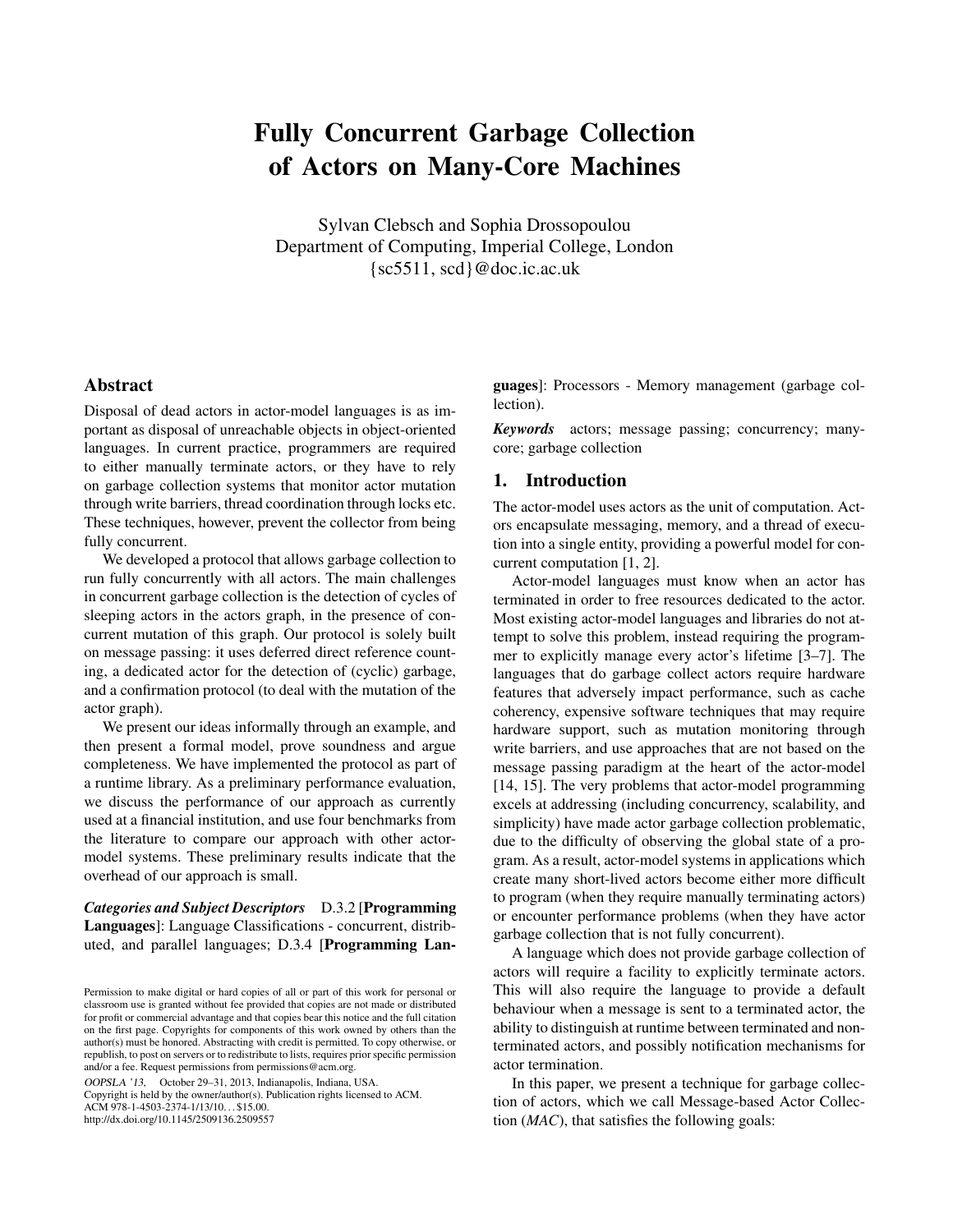- 1. *Soundness:* the technique collects only dead actors.
- 2. *Completeness:* the technique collects all dead actors eventually.
- 3. *Concurrency:* the technique does not require a stopthe-world step, thread coordination, actor introspection, shared memory, read/write barriers or cache coherency.

When an actor has completed local execution and has no pending messages on its queue, it is *blocked*. An actor is *dead* if it is blocked and all actors that have a reference to it are blocked, transitively. Collection of dead actors depends on being able to collect closed cycles of blocked actors.

Our approach is inspired by previous work on distributed garbage collection of passive objects using distributed reference counting and a secondary mechanism to collect cyclic garbage [22–25]. Detection of cycles of objects is based on their *topology,* which is essentially the number of incoming references and the identities of all outgoing references. We adopt this approach so that the topology of an actor consists of the number of incoming references from actors, the set of outgoing references to actors, and a flag indicating whether the actor is blocked. A dedicated actor, called the *cycle detector*, keeps track of the actor topology and detects any cycles.

The challenge we face is that the true topology of an actor is a concept distributed across all of the actors: it changes not only when the actor mutates, but also when other actors mutate. An actor's view of its topology may be out of sync with the true topology, and the cycle detector's view of an actor's topology may be out of sync with the actor's view of its topology. This differs radically from previous work on distributed object cycle detection, where objects must either be immutable or cycle detection must monitor mutation [26– 28].

Our technique uses the message passing paradigm at the heart of the actor-model: when an actor blocks, it sends a snapshot of its view of its topology to the cycle detector. The cycle detector in turn detects cycles based on its view of the topology of blocked actors. Because the cycle detector operates on its own view of the blocked actor topology rather than stopping execution or monitoring mutation, cycles may be detected based on a view of the topology that is out of date. This is overcome with a confirmation protocol that allows the cycle detector to determine whether or not its view of the blocked actor topology is the same as the true topology, without stopping execution, monitoring mutation, or examining any actor's heap.

*Contributions* The key contribution of this paper is a system for efficient concurrent garbage collection of actors. More specifically, we present:

• An informal explanation of Message-based Actor Collection (*MAC*).

- A formal model of garbage collection with *MAC* expressed through an operational semantics.
- A proof of soundness for *MAC*.
- Preliminary performance results which indicate *MAC* has a small overhead over manual collection - if any.

Garbage collection systems are often presented without soundness proofs [8, 9, 16, 18, 26–28]. Where proofs are provided, they often do not address cyclic garbage [24] or mutation [22, 23], or require synchronous collection [10]. We developed suitable abstractions to be able to make our soundness proof. These abstractions also helped us develop a simpler presentation of protocol based on the consistency of the perceived topologies.

*Outline* We discuss the background on garbage collection of actors in section 3. We present the design of our system informally in section 4, formalise it in section 5, and provide a proof of soundness in section 6. We report on our implementation in section 7, and conclude and discuss further work in section 8.

## 2. Motivation

Even though actors are extensively used in the distributed setting, they can address massively concurrent programming, a major challenge currently, attracting a significant amount of research. Moreover, actors are often used without distribution. For example, in [11] the software from repository [12] is studied. From around 750 programs, 16 are isolated as representative of "real-world actor programs". Of these, only 7 are distributed applications. Of these 7, only 3 use remote actors for distributed computation.

Within the concurrent setting, our work is best applicable to the style of concurrency where a multitude of lightweight actors are continuously created and discarded, rather than where actors are a few large entities that logically persist during program execution (e.g. vats). Applications of the latter style have less need for actor GC. Applications of the former style of concurrency are encountered in, for example, trading applications, social simulations, and network traffic analysis, and motivate the need to reclaim actors. Our system is currently in use in such an application (cf. section 7). Moreover, such a style of concurrency will be supported by the many cores forecast in hardware development [13].

## 3. Background on Garbage Collection of Actors

*Actor Collection* Existing actor-model languages and libraries use three approaches to garbage collection of actors.

The first approach is to require the programmer to manually terminate actors. Many existing actor-model languages and libraries, such as Erlang [3], Scala [4], AmbientTalk [5], SALSA 2.0 [6], Kilim [7], and Akka, do not garbage collect actors at all. All of these except Kilim support actors on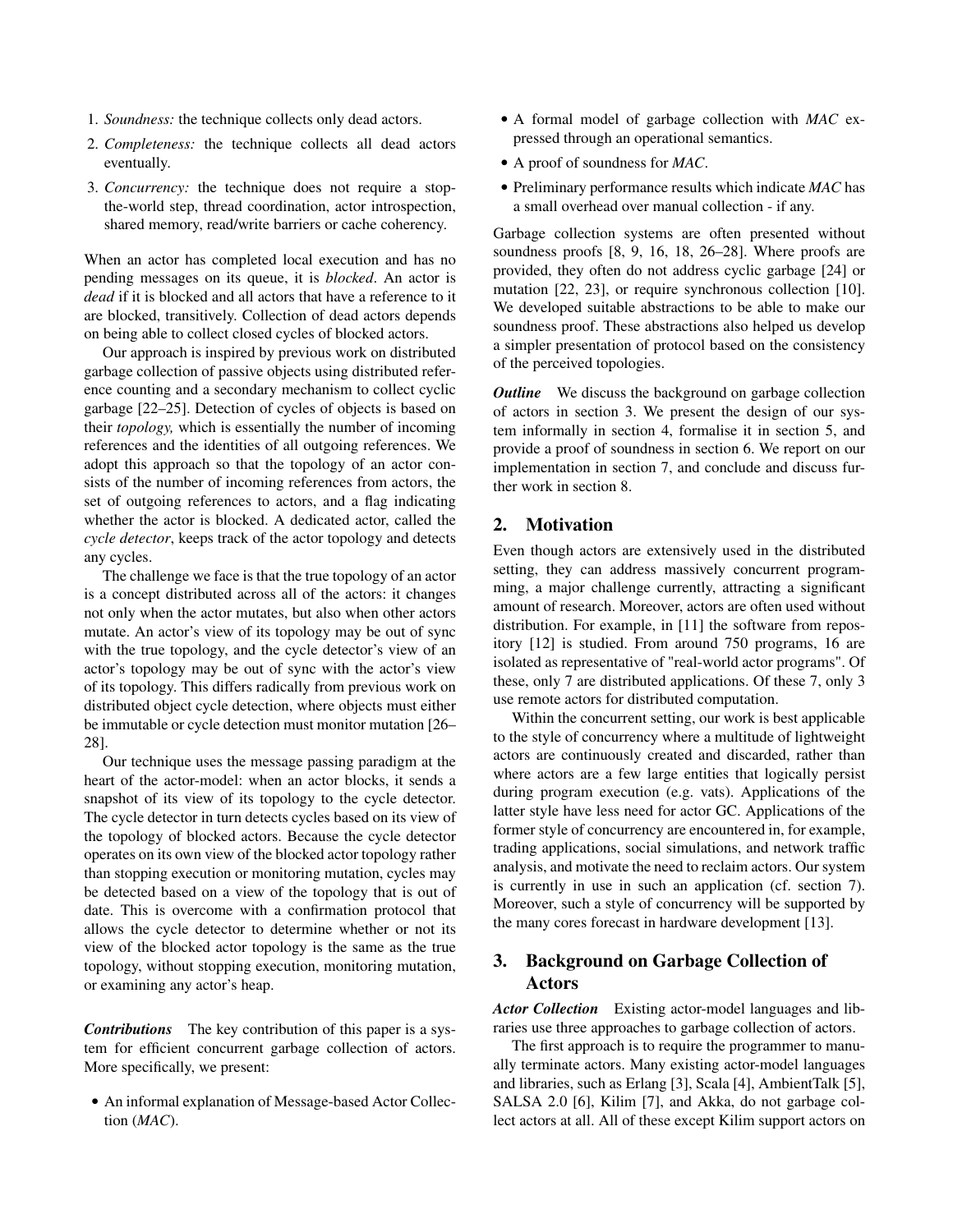distributed nodes, although only SALSA supports manual migration of actors to new nodes. None support distributed scheduling or automatic migration.

The second approach is to transform the actor graph into an object graph and use a tracing garbage collector to collect actors [8–10], as done in ActorFoundry [14]. This requires shared memory, cache coherency, and a stop-the-world step. This approach allows actors to be collected using the same collector used for passive objects, but cannot be used across distributed nodes.

The third approach, used in SALSA 1.0 [15], uses reference listing (whereby an actor keeps a complete list of every other actor that references it) and monitoring of actor mutation to build conservative local snapshots which are assembled into a global snapshot. This requires write barriers for actor mutation (which requires shared memory and cache coherency), a global synchronisation agent, and coordination of local snapshots within an overlapping time range. These snapshots are used with the pseudo-root algorithm, which additionally requires acknowledgement messages for all asynchronous messages, inverse reference listing, and a multiple-message protocol for reference passing [16–18]. Like SALSA 2.0, SALSA 1.0 supports distributed nodes and manual actor migration.

None of these approaches provides a fully concurrent method for garbage collection of actors.

*Distributed Passive Object Collection* The literature on distributed passive object collection is vast, and so we will only briefly mention key differences. Our approach has been inspired not just by previous work in actor collection, but also by work in concurrent cycle detection [23] and distributed reference counting [22, 24–28] for passive object collection. Some of these approaches do not address cyclic garbage [24, 25]. Others require either immutable passive objects or a synchronisation mechanism between the cycle detector and the mutator, which makes them inapplicable to actor collection [22, 23, 26–28].

*MAC* differs significantly from previous work. Unlike distributed passive object collection, no restrictions on actor mutation or monitoring of mutation are required in order to detect cyclic garbage, and no reference listing, indirection cells, or diffusion trees (a technique whereby nodes keep a trail of object references they have passed, which can lead to zombie nodes) are required. Unlike the pseudo-root approach, acknowledgement messages are only required when actors are actually collected, no reference listing is required, no message round-trips are required, and no snapshot integration or time ranges are required. As a result, *MAC* requires significantly less overhead. Because *MAC* does not require thread coordination or cache coherency, it does not become less efficient as core count increases.

Some approaches to distributed passive object collection are fault-tolerant [21]. In order to make distributed garbage collection fault-tolerant, it is necessary to detect and handle

failure and often also to track a global view of time. Our work is targeted at the many-core environment rather than the distributed environment and relies on guaranteed message delivery, which obviates the need for failure detection. In addition, our reliance on *causal messaging* (cf. section 4) obviates the need for a global view of time.

#### 4. Message-based Actor Collection

In this section we explain Message-based Actor Collection (*MAC*) informally. We introduce our additions on top of the actor-model, including *causal messaging*, *external sets* for tracking potentially reachable actors, and the reference count invariant and the protocol for maintaining it. We also introduce our *cycle detector*, including *perceived cycles* for detecting possible cycles, and the *conf-ack protocol* for confirming perceived cycles. The operational semantics of *MAC* are formalised in section 5, and a proof of soundness is provided in section 6.

*Actors* The actor-model stipulates that an actor can [1, 2]:

- 1. Send a finite number of asynchronous, buffered messages to other actors, with guaranteed delivery but no ordering or fairness guarantees.
- 2. Select a behaviour to be executed in response to the next message.
- 3. Create a finite number of new actors.

We additionally require that an actor's message queue is FIFO ordered, and message delivery is *causal* (defined below). Moreover, each actor has a local heap. In this paper, we are only concerned with actor references, but in general the heap would also contain passive objects, and an actor would have a stack while performing local execution.

*Application Messages* We model application-level messages as a single message type (*APP*) that allows an actor  $\iota_1$  to send a set of actors  $\iota$ s to another actor  $\iota_2$ . In general, there would be multiple application message types, which could contain passive objects as well as actors.

*Topology* The *true topology* of the system is the directed graph of actor reachability. Because actors execute concurrently, it is not possible to efficiently track the true topology. Instead, each actor maintains a view of its own topology, consisting of a reference count (indicating the number of incoming graph edges) and an *external set* of potentially reachable actors (the outgoing edges).

The actor's view can disagree with the true topology. When an actor  $\iota_1$  sends a reference to itself to another actor  $\iota_2$ , it can immediately update its reference count, maintaining agreement with the true topology. However, if  $\iota_2$  drops its reference to  $\iota_1$ ,  $\iota_2$  cannot directly mutate  $\iota_1$ 's reference count. Now  $\iota_1$ 's reference count is out of sync. To correct this, ι<sup>2</sup> sends a reference count decrement message (*DEC*) to  $\iota_1$ . When  $\iota_1$  processes that message, it updates its view to restore agreement with the true topology.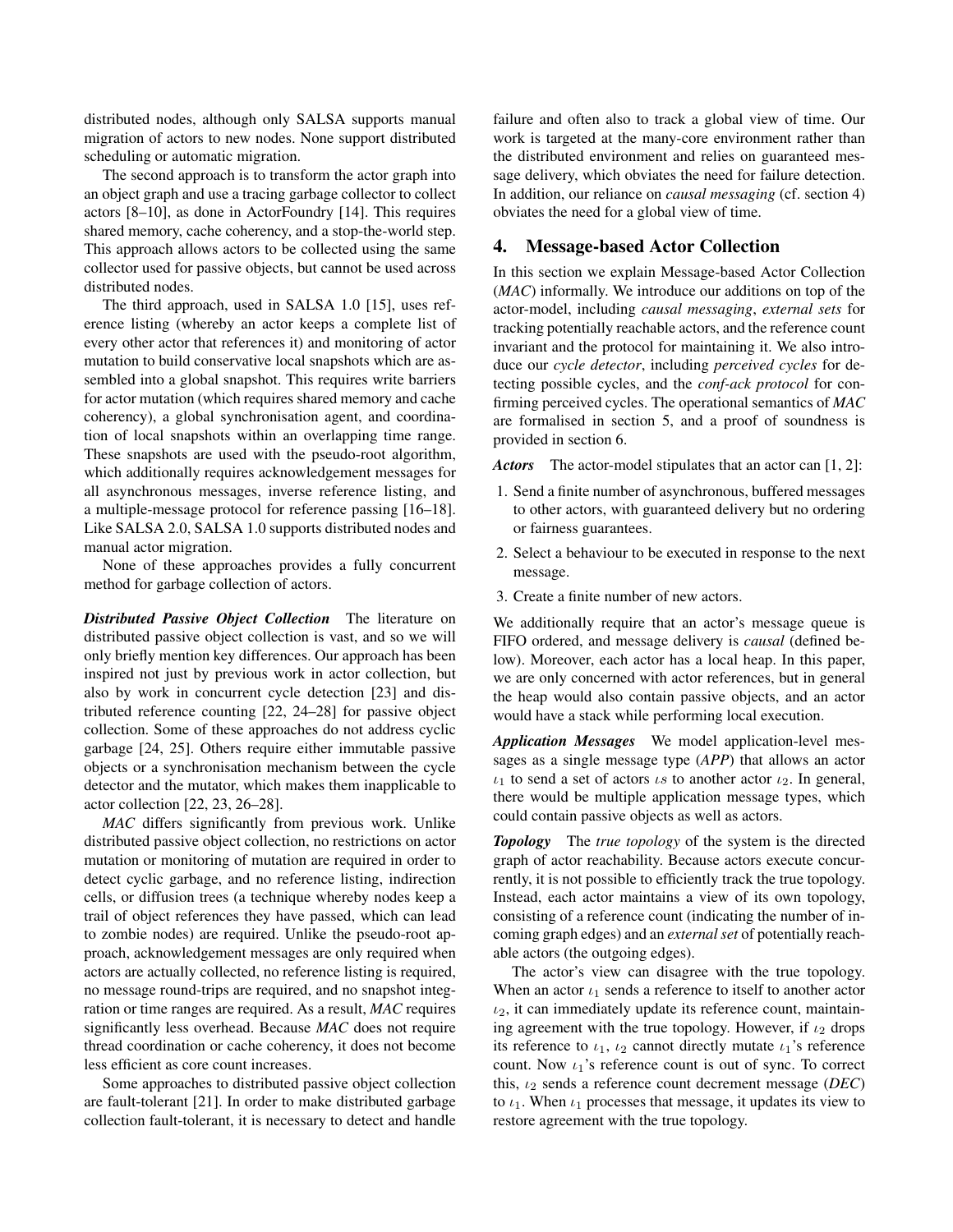Similarly, if  $\iota_2$  sends a reference to  $\iota_1$  to a third actor  $\iota_3$ , it first sends a reference count increment message  $(INC)$  to  $\iota_1$ . This *INC* represents the reference to  $\iota_1$  held by the message.

These *INC* and *DEC* messages allow the actor's view of its topology to be eventually consistent with the true topology.

*Deferred Reference Counting* The *external set* is an overapproximation of the set of actor references contained in some actor's heap. It differs from the heap in order to allow reference counting to be lazy. Rather than tracking all references from  $\iota_1$  to  $\iota_2$ , a single reference exists if  $\iota_2$  appears one or more times in  $\iota_1$ 's heap. The external set contains all actors that have been in the actor's heap or received in a message since the last local garbage collection cycle. When an actor performs local garbage collection, the external set is compacted so as to contain only the actors remaining in the heap. Actors removed from the external set when it is compacted represent dropped references, and are sent *DEC*.

Similarly, when an actor  $\iota_1$  receives another actor  $\iota_2$  in a message,  $\iota_1$  adds  $\iota_2$  to its external set. If  $\iota_2$  is not present in  $\iota_1$ 's external set, the reference held by the message is transferred to  $\iota_1$  and  $\iota_2$ 's view of its topology remains in agreement with the true topology. If  $\iota_2$  is already present in  $\iota_1$ 's external set,  $\iota_1$  already has an outgoing edge to  $\iota_2$ . To maintain the reference count invariant of  $\iota_2$ ,  $\iota_1$  sends *DEC* to  $\iota_2$ , which allows  $\iota_2$  to eventually update its view of its own topology.

Our approach is based on, but differs from, deferred increments [19], where ephemeral reference count updates can be skipped, and update coalescing, where redundant reference count updates are combined for efficiency [20]. In our work, reference counts are not updated when references are created or destroyed on the stack or in the heap, but only when references are sent in messages and when local garbage collection indicates no references to an actor remain in a heap. The messages act as the mechanism for deferring increments and the external set in combination with local garbage collection acts as the mechanism for coalescing updates.

*Cycle Detection* As in any reference counting system, cyclic garbage cannot be collected by reference counting alone. Our system uses a *cycle detector* that has a message queue like an actor, and can both send and receive messages.

When an actor has no pending messages on its queue, it is *blocked*. When an actor blocks, it sends a block message (*BLK*) to the cycle detector containing the actor's view of its topology, i.e. its reference count and its external set. When a blocked actor processes a message, it becomes *unblocked* and sends an unblock message (*UNB*) to the cycle detector, informing the cycle detector that its view of that actor's topology is invalid and that actor is no longer blocked.

This allows the cycle detector to maintain a view of the topology of all blocked actors that is eventually consistent

with each actor's view of its topology, which is in turn eventually consistent with the true topology.

It would be possible but not efficient for application actors to perform cycle detection when no messages are pending on their queue (i.e. just before blocking): this would require every actor in the system to maintain a view of every other actor's topology, which for  $n$  actors would require  $n$ messages upon each block and unblock and duplication of blocked actor topology in every actor. A separate cycle detector reduces this to one message upon block or unblock regardless of the number of actors.

*Dead Actors* An actor is *dead* if it is blocked and all actors that have a reference to it are blocked, transitively. Because messaging is required to be *causal* (defined below), a blocked actor with a reference count of zero is unreachable by any other actor and is therefore dead (acyclic garbage).

For cyclic garbage, the cycle detector uses a standard cycle detection algorithm to find isolated cycles in its view of the topology of blocked actors. However, the cycle detector's view of the topology may disagree with an actor's view of its topology (when a *BLK* or *UNB* message is on the cycle detector's queue but as yet unprocessed), and the actor's view of its topology may in turn disagree with the true topology (when an *INC* or *DEC* message is on the actor's queue but as yet unprocessed). If cyclic garbage is detected on the basis of a view of the topology that disagrees with the true topology, that cycle must not be collected. We call a cycle that has been detected a *perceived cycle* and a cycle that has been detected using a view of the topology that agrees with the true topology a *true cycle.*

Example 1. A perceived cycle that is not a true cycle. This is shown in figure 1.

- 1. Given three actors ( $\iota_1$ ,  $\iota_2$  and  $\iota_3$ ),  $\iota_1$  and  $\iota_2$  reference each other and  $\iota_2$  and  $\iota_3$  reference each other.
- 2.  $\iota_1$  blocks, sending  $BLK(\iota_1, 1, \{\iota_2\})$  to the cycle detector. When the cycle detector processes this, its view of the topology becomes  $[\iota_1 \mapsto (1, {\{\iota_2\}})]$ .
- 3.  $\iota_2$  wishes to send a reference to  $\iota_1$  to  $\iota_3$ . It sends *INC* to  $\iota_1$  and then  $APP(\iota_1)$  to  $\iota_3$ .  $\iota_2$  then drops its reference to  $\iota_3$ , collects garbage locally, and sends DEC to  $\iota_3$ . The cycle detector's view of the topology does not change.
- 4.  $\iota_3$  processes  $APP(\iota_1)$ , adding  $\iota_1$  to its external set.  $\iota_3$ then drops its reference to  $\iota_2$ , collects garbage locally, and sends  $DEC$  to  $\iota_2$ . The cycle detector's view of the topology does not change.
- 5.  $\iota_2$  processes DEC, then blocks, sending  $BLK(\iota_2, 1, {\iota_1})$ to the cycle detector. When the cycle detector processes this, its view of the topology becomes  $[\iota_1 \mapsto$  $(1, \{\iota_2\}), \iota_2 \mapsto (1, \{\iota_1\})$ .
- 6. The cycle detector perceives a cycle  $\{t_1, t_2\}$ , even though  $\iota_1$  is reachable from  $\iota_3$ . This is because  $\iota_1$  has a pending INC that it has not processed.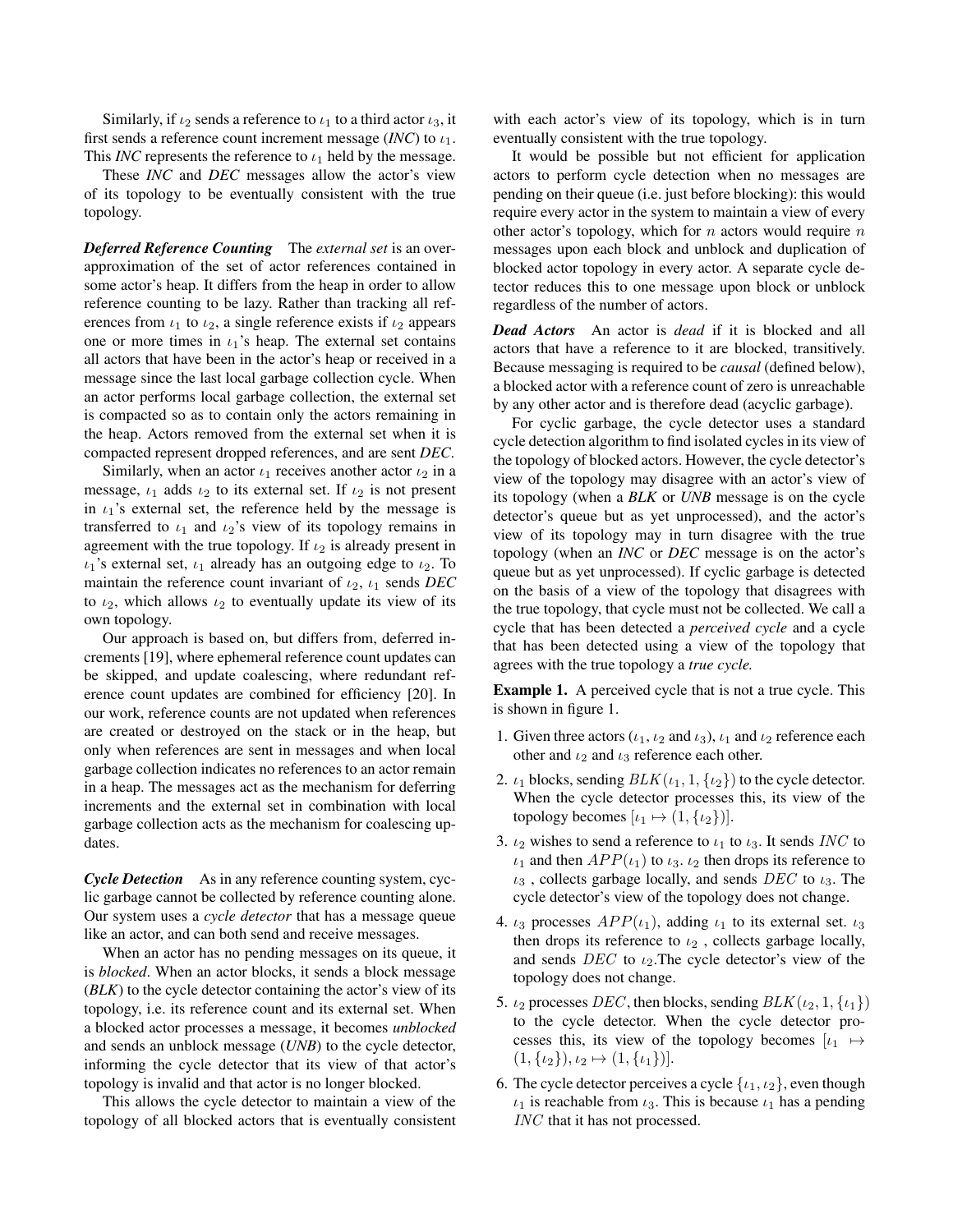

(a) Initial state, as in step 1 (b)  $\iota_1$  blocks, as in step 2







(c)  $\iota_2$  sends  $\iota_3 \leftarrow APP(\iota_1)$  and drops  $\iota_3$ , as in step 3





(e)  $\iota_2$  blocks, as in step 5. The perceived cycle is incorrect due to  $\iota_1$ 's pending *INC*.

Figure 1: Diagram of example 1. Boxes display the reference count  $(\rho)$ , and queue  $(Q)$  of actors, with round corners indicating unblocked and square corners indicating blocked. The arrows indicate references, eg.  $\iota_1$  references  $\iota_2$ , which implicitly shows the external set.

*Conf-Ack Protocol* When a perceived cycle is detected, the cycle detector must determine whether or not the view of the topology used to detect the cycle agrees with the true topology. To do so, we introduce a *conf-ack* step to our protocol. When the cycle detector detects a perceived cycle, it sends a confirm message (*CNF*) with a token uniquely identifying the perceived cycle to each actor in the cycle. When an actor receives *CNF*, it sends an acknowledgement message (*ACK*) with the token to the cycle detector without regard to the actor's view of its topology.

If the cycle detector receives *ACK* from an actor in a perceived cycle without receiving *UNB*, then that actor did not unblock between blocking and the detection of the perceived cycle, which tells us that the actor's view of its topology when the perceived cycle was detected was the same as the cycle detector's view of that actor's topology used to detect the perceived cycle. Such an actor is *confirmed.* Conversely,

if an actor in a cycle changes state, it will send *UNB* before it sends *ACK*. Because messaging is causal, the cycle detector will receive the *UNB* before it receives the *ACK*. When the cycle detector receives *UNB* for an actor, it cancels all perceived cycles containing the newly unblocked actor, since they were detected with an incorrect view of that actor's topology.

Further, if all actors in a perceived cycle are confirmed, then, at the time the cycle was detected, each actor in the cycle had a view of its topology that agreed with the true topology. As a result, the perceived cycle is a true cycle and can be collected.

Example 2. Expanding example 1 with the conf-ack protocol. This is shown in figure 2.

7. The cycle detector sends  $CNF(\tau)$  to  $\iota_1$  and  $\iota_2$ , where  $\tau$ is a token uniquely identifying this perceived cycle.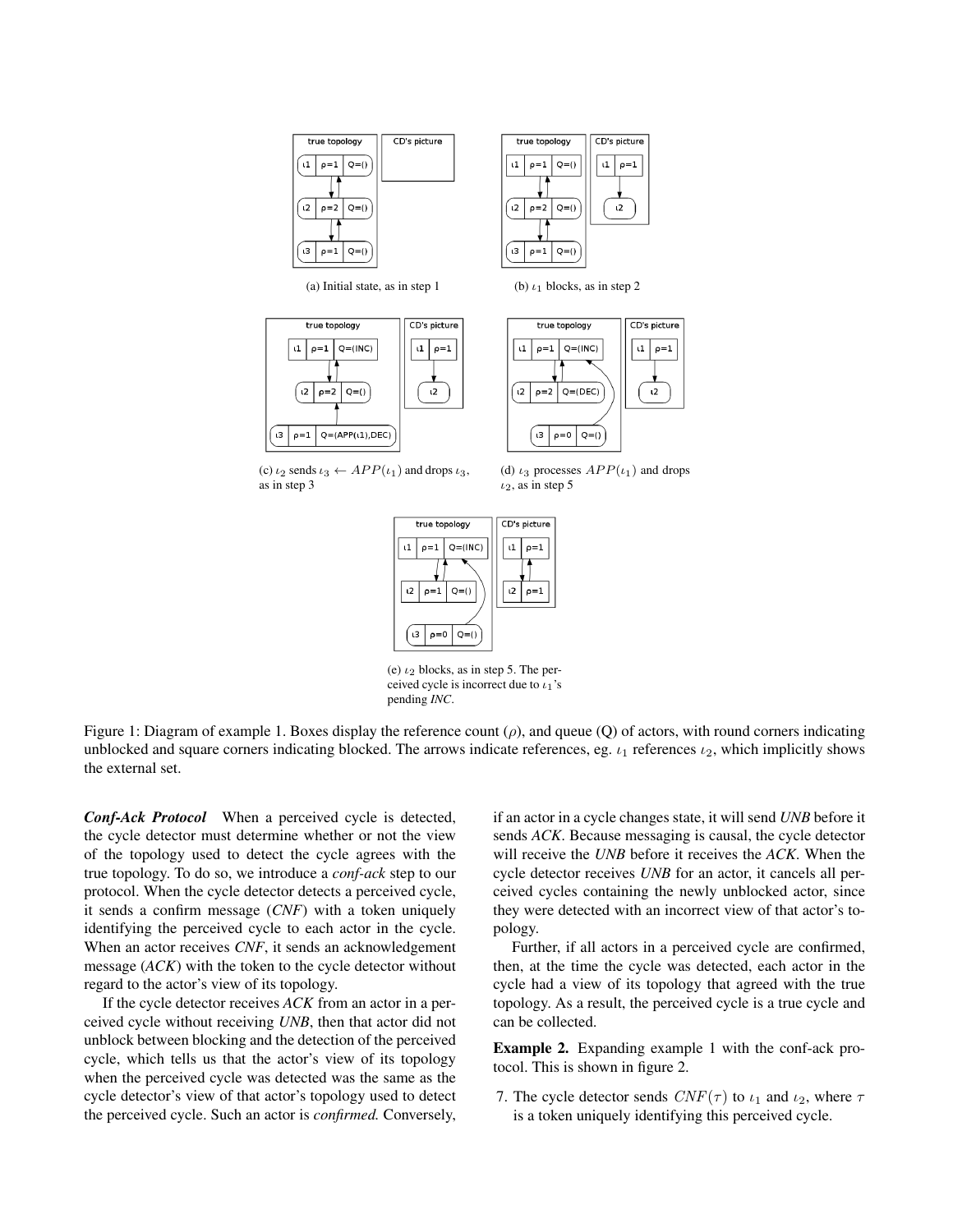

(a) Cycle detector sends *CNF*, as in step 6.



(b)  $\iota_1$  unblocks, as in step 8. The perceived cycle is correctly cancelled, as in step 9.

Figure 2: Diagram of example 2. Boxes display the reference count  $(\rho)$ , and queue  $(Q)$  of actors, with round corners indicating unblocked and square corners indicating blocked. The arrows indicate references, eg.  $\iota_1$  references  $\iota_2$ , which implicitly shows the external set.

- 8.  $\iota_1$  processes the pending *INC* from example 1 before  $CNF(\tau)$ , due to causal messaging, and sends  $UNB(\iota_1)$ to κ.
- 9.  $\iota_1$  processes  $CNF(\tau)$  and sends  $ACK(\iota_1, \tau)$  to the cycle detector.
- 10.  $\kappa$  processes  $UNB(\iota_1)$  before  $ACK(\iota_1, \tau)$ , due to causal messaging, and correctly cancels the perceived cycle.

*Explanation* The conf-ack protocol works by providing the cycle detector with confirmation that the view of the topology used to detect a cycle (which was sent to the cycle detector as a snapshot of each actor's view of its topology) agreed with the true topology when the cycle was detected. This approach allows the cycle detector to work concurrently with other actors, without shared memory, locks, read/write barriers, cache coherency, or any other form of thread-coordination.

*Causal Messaging* In order to maintain the actor's reference count invariant, message delivery must be *causal.* When an actor  $\iota_1$  sends *INC* to an actor  $\iota_2$  before including it in a message to an actor  $\iota_3$ ,  $\iota_2$  must process that *INC* before any *DEC* message sent by ι3. Each message is an *effect,* and every message the sending actor has previously sent or received is a *cause* of that effect. Messaging is causal if every cause is enqueued before the effect*.* Causality propag-

ates forward: the causes of an effect are also causes for any secondary effect.

Example 3. Causal messaging.

- 1.  $\iota_1$  sends  $msg_1$  to  $\iota_2$ .
- 2.  $\iota_1$  sends  $msg_2$  to  $\iota_3$ .
- 3. After receiving  $msg_2$ ,  $\iota_3$  sends  $msg_3$  to  $\iota_2$ .
- 4. To preserve causality,  $\iota_2$  must receive  $msg_1$  before  $msg_3$ .

Causality is easy to achieve in a many-core setting. Sending a message and enqueuing it at the destination can be done with a single atomic operation. As a result, causality is a natural consequence of lock-free, wait-free FIFO message queues, and has no overhead.

*Consistency Model* Our approach requires only weak memory consistency. In particular, when a message is sent, all writes to the contents of the message must be visible to the receiver of the message. This can be implemented with a release barrier on message send. On the x86 architecture, this release barrier is implicit on all writes, so no fence is required. Moreover, because *MAC* requires no shared memory other than the contents of messages, no consistency model is necessary for other writes, e.g. when the cycle detector updates its view of blocked actor topology.

### 5. Formal Model

In this section we present a formal model, expressed as an operational semantics for *MAC*. Types and identifier conventions are presented in figure 3, and the steps that rewrite the configuration are presented in figures 4 to 7.

A configuration contains a queue, a cycle detector and a set of actors. While an actor logically contains its own queue, we represent the queue as a global entity that maps an actor ID to a message sequence.

The cycle detector is composed of the cycle detector's view of the blocked actor topology (*PT*), the set of perceived cycles that are awaiting confirmation (*PC*), and the next token that will be used to identify a perceived cycle  $(\tau)$ . The cycle detector's identifier is  $\kappa$ .

Each actor is composed of its identifier, a view of its topology ( $\rho$  and  $\xi$ ), its heap, and a flag indicating whether or not it is blocked. We treat an actor's heap as a set of actor IDs for convenience, but it stands in for a normal heap.

Messages can be sent and received by actors and the cycle detector. Each message is composed of a message identifier and arguments. The *APP* message represents all application level messages that are sent by actors, and its parameter represents the set of actor identifiers included in the message. All of the other messages are internal. They are used to describe the protocol, but would not be exposed in a programming language that used *MAC*.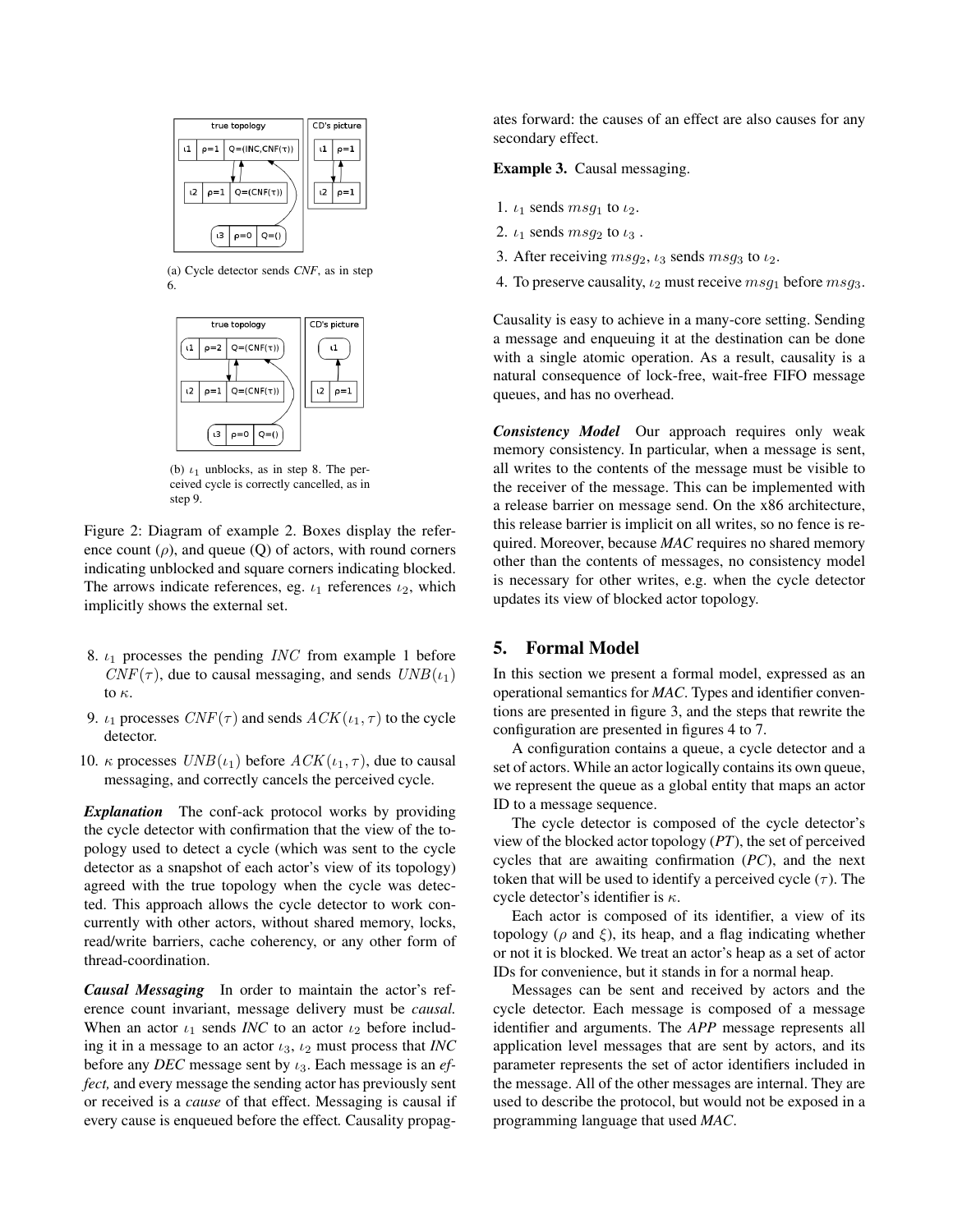| cfq              |       | $\in$ <i>Configuration</i>    |     | $=$ Queue $\times$ CycleDetector $\times$ Actors                    |
|------------------|-------|-------------------------------|-----|---------------------------------------------------------------------|
| Q                |       | $\in$ Queue                   |     | $= (ID \cup \{\kappa\}) \rightarrow (Message)*$                     |
|                  |       | Message                       | $=$ | $APP(\iota s) INC DEC $                                             |
|                  |       |                               |     | $BLK(\iota, \rho, \xi)   UNB(\iota)   CNF(\tau)   ACK(\iota, \tau)$ |
|                  |       | $CD \in CycleDetector$        |     | $=$ PerceivedTopo $\times$ PerceivedCycles $\times$ Token           |
|                  |       | $\kappa \in CycleDetectorID$  |     |                                                                     |
|                  |       | $PT \in \text{PerceivedTopo}$ |     | $= ID \rightarrow (RefCount \times ExSet)$                          |
| PC               |       | $\in$ PerceivedCycles         | $=$ | $Token \rightarrow (ID \rightarrow Boolean)$                        |
| as               |       | $\epsilon$ Actors             | $=$ | $\mathcal{P}(Actor)$                                                |
|                  |       | $a \in Actor$                 | $=$ | $ID \times RefCount \times ExSet \times Heap \times Block$          |
| $\mathbf{I}$     | $\in$ | - ID                          |     |                                                                     |
| $\iota s$        |       | $\in$ IDs                     |     | $=$ $P(ID)$                                                         |
| ξ                |       | $\in$ ExSet                   | $=$ | $\mathcal{P}(ID)$                                                   |
| $\boldsymbol{h}$ |       | $\in$ Heap                    |     | $\mathcal{P}(ID)$                                                   |
| $\rho$           |       | $\in$ RefCount                | $=$ | Integer                                                             |
| β                |       | $\in Blocked$                 |     | Boolean                                                             |
| $\tau$           | $\in$ | Token                         |     | Integer                                                             |
|                  |       |                               |     |                                                                     |

#### Figure 3: Types and identifier conventions

In example 1, the initial configuration looks like this:

$$
cfg_1 = (Q_1, CD_1, \{a_1, a_2, a_3\}) where\nQ_1 = \varepsilon\nCD_1 = (\varepsilon, \varepsilon, 0)\na_1 = (t_1, 1, \{t_2\}, \{t_2\}, false)\na_2 = (t_2, 2, \{t_1, t_3\}, \{t_1, t_3\}, false)\na_3 = (t_3, 1, \{t_2\}, \{t_2\}, false)
$$

*Notation* In this paper, we make use of some additional notation for convenience.

- We treat values in the context of sets as singleton sets, eg.  $\xi \cup \iota$ ,  $\iota s \setminus \iota$  have the expected meaning.
- We use set operations on the domains of mappings.
	- $\blacksquare$  *x* ∈ *map*  $\Leftrightarrow$  *x* ∈ *dom*(*map*)

$$
\blacksquare map \setminus \{x_1..x_n\} \triangleq map[x_1 \mapsto \bot,..x_n \mapsto \bot]
$$

- We use set operations between actors and actor identifiers.
	- $a s \setminus \iota s \stackrel{\Delta}{=} as \setminus \{a|a = (\iota, \_, \_, \_, \_}) \wedge \iota \in \iota s\}$
	- $\bullet$   $\iota \in as \Leftrightarrow (\iota, \_, \_, \_, \_) \in as$
- We use an index operation to examine a queue and an append operation to modify a queue.
	- $Q(\iota)[k]$  is the  $k^{th}$  message on  $Q(\iota)$ .
	- $Q(t)$ ++msg appends msg to the end of  $Q(t)$ .
- We use  $Push, Pop, and Unblock$  to manipulate the queue.
	- $\blacksquare$   $Push(Q, \{\iota_1..\iota_n\}, msg) \triangleq$  $Q[\iota_1 \mapsto Q(\iota_1)++msg,\ldots,\mapsto Q(\iota_n)++msg]$
- $Pop(Q, \iota) \triangleq Q', msg$  where  $Q(\iota) = msg : rest$  and  $Q' = Q[\iota \mapsto rest]$ 
	- $Unblock(Q, \iota, \beta) \triangleq \begin{cases} Push(Q, \kappa, UNB(\iota)) & \text{if } \beta \\ 0 & \text{if } \beta \end{cases}$ Q if  $\neg \beta$
- We use *Closed* to refer to a closed cycle of blocked actors in a perceived topology.

$$
\bullet \ Closed(\iota s, PT) \Leftrightarrow \begin{pmatrix} \forall \iota \in \iota s : \\ \forall \iota'. \iota \in PT(\iota') \downarrow_2 \rightarrow \iota' \in \iota s \wedge \\ PT(\iota) \downarrow_1 = \\ |\{\iota' | \iota' \in \iota s, \ \iota \in PT(\iota') \downarrow_2\}| \end{pmatrix}
$$

We guarantee causality with FIFO message queues that provide both guaranteed and atomic delivery. This is expressed in the operational semantics by using a single operation on the queue  $(Push)$  to both send and enqueue a message. Using an intermediate container of messages that have been sent by an actor but not yet enqueued by the receiving actor would make delivery non-atomic, even though messages would still be FIFO ordered.

We will now discuss the operational semantics.

*Actor Local Execution* Rather than present a programming language for actors, the rules in figure 4 describe the effects of local execution on the entities of our protocol. As usual in concurrency, execution is non-deterministic. In each rule, the active actor is indicated by  $(\iota, \rho, \xi, h, false)$ .

**CREATE** Create a new actor. The newly created actor  $a'$ has identifier  $\iota'$ , a reference count of one (because the creating actor  $\iota$  has a reference to it), an empty external set and heap, and is unblocked. The new actor  $a'$  is added to the set of actors, and its identifier  $\iota'$  is added to the external set of the active actor.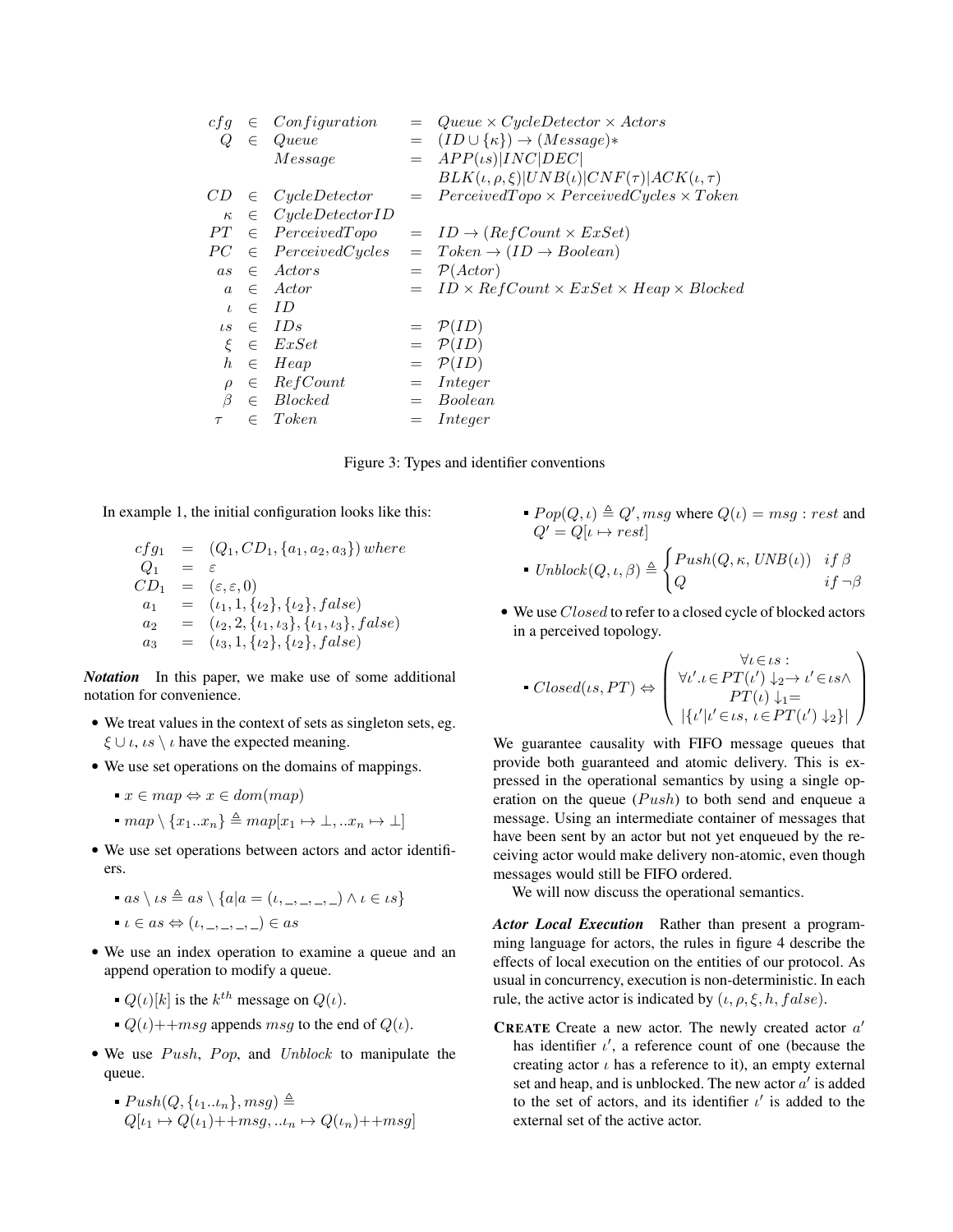- SEND Send an *APP* message, possibly containing actor IDs, to another actor ι 0 . The active actor first sends an *INC* message each actor (other than the sender and the receiver) in is, and then sends  $APP(\iota s)$  to  $\iota'$ . If the sender includes itself in a message, it increments its own reference count.
- ADDREF,DELREF Add and delete references to actors in its local heap, representing heap changes during program execution.
- GC Garbage collect locally, compacting its external set. Actors that are removed from the external set (i.e.  $\iota s$ ) are sent *DEC*.
- BLOCK When an actor finishes responding to a message and has no pending messages, it sends BLK to the cycle detector with a snapshot of the its topology and sets its blocked flag to true.

In example 1, step 2 applies rule BLOCK, rewriting the configuration to:

$$
cfg_2 = (Q_2, CD_1, \{a'_1, a_2, a_3\}) where\nQ_2 = [\kappa \mapsto (BLK(\iota_1, 1, \{\iota_2\}))]\n a'_1 = (\iota_1, 1, \{\iota_2\}, \{\iota_2\}, true)
$$

It then applies rule RECVBLK (defined below), rewriting the configuration to:

$$
cfg_3 = (Q_3, CD_2, \{a'_1, a_2, a_3\}) where\nQ_3 = \varepsilon\nCD_2 = ([\iota_1 \mapsto (1, \{\iota_2\})], \varepsilon, 0)
$$

Step 3 then applies rules SEND, DELREF and GC, rewriting to:

$$
cfg_4 = (Q_4, CD_2, \{a'_1, a'_2, a_3\}) where\nQ_4 = [ \iota_1 \mapsto (INC), \iota_3 \mapsto (APP(\iota_1), DEC)]\n\alpha'_2 = (\iota_2, 2, \{\iota_1\}, \{\iota_1\}, false)
$$

*Actor Message Receipt* As shown in figure 5, an actor can receive messages regardless of whether or not it is blocked. An actor can receive four types of message:

- RECVAPP When an actor receives an application message *APP*, each actor contained in the message (i.e. ιs) other than the receiver (i.e.  $\iota s \setminus \iota$ ) that is already present in the receiving actor's external set (i.e.  $(\iota s \setminus \iota) \cap \xi$ ) is sent *DEC*. Those not present in the external set are added to it. A blocked actor that receives *APP* unblocks.
- RECVINC When an actor receives *INC,* it increments its reference count by one. A blocked actor that receives *INC* unblocks.
- RECVDEC When an actor receives *DEC*, it decrements its reference count by one. A blocked actor that receives *DEC* unblocks.
- RECVCNF When an actor receives *CNF*, it echoes the token in the message back to the cycle detector in an *ACK*

message. A blocked actor that receives *CNF* does not unblock.

In example 1, step 4 applies rules RECVAPP, RECVDEC, DELREF and GC, rewriting to:

$$
cfg_5 = (Q_5, CD_2, \{a'_1, a'_2, a'_3\}) where\nQ_5 = [t_1 \rightarrow (INC), t_2 \rightarrow (DEC)]\n a'_3 = (t_3, 0, \{t_1\}, \{t_1\}, false)
$$

Step 5 then applies rules RECVDEc and BLOCK, rewriting to:

$$
cfg_6 = (Q_6, CD_2\{a'_1, a''_2, a'_3\}) where\nQ_6 = [\iota_1 \mapsto (INC), \kappa \mapsto (BLK(\iota_2, 1, {\iota_1\}))]\n\alpha'_2 = (\iota_2, 1, {\iota_1}, {\iota_1}, true)
$$

It then applies rule RECVBLK (defined below), rewriting to:

$$
cfg_7 = (Q_7, CD_3, \{a'_1, a''_2, a'_3\}) where\nQ_7 = [\iota_1 \mapsto (INC)]\nCD_3 = ([\iota_1 \mapsto (1, \{\iota_2\}), \iota_2 \mapsto (1, \{\iota_1\})], \varepsilon, 0)
$$

*Cycle Detector Local Execution* We now consider the actions of the cycle detector. As shown in figure 6, the cycle detector can:

- DETECT An isolated cycle of blocked actors is detected and mapped to a unique token. The actors in the newly detected perceived cycle are initially unconfirmed (mapped to f alse), and are therefore sent a *CNF* request.
- COLLECT A dead cycle of confirmed actors is garbage collected. They are removed from the set of actors.

In example 1, step 6 applies part of rule DETECT, rewriting to:

$$
cfg_8 = (Q_7, CD_3, \{a'_1, a''_2, a'_3\}) whereCD_3 = ([\iota_1 \mapsto (1, \{\iota_2\}), \iota_2 \mapsto (1, \{\iota_1\})],[0 \mapsto [\iota_1 \mapsto false, \iota_2 \mapsto false]],1)
$$

And in example 2, step 7 applies the remainder of rule DETECT, rewriting to:

$$
cfg_9 = (Q_8, CD_3, \{a'_1, a''_2, a'_3\}) whereQ_8 = [t_1 \mapsto (INC, CNF(0)), t_2 \mapsto (CNF(0))]
$$

*Cycle Detector Message Receipt* As shown in figure 7, the cycle detector can receive three types of message:

- RECVBLK The cycle detector maps the actor  $(\iota)$  to the topology snapshot  $(\rho, \xi)$  in the message.
- **RECVUNB** The cycle detector removes the actor  $(\iota)$  from the map of perceived topology and removes all perceived cycles that contain the newly unblocked actor.
- RECVACK If the perceived cycle identified by the token in the message still exists, the acknowledging actor is confirmed (mapped to  $true$ ) in that perceived cycle.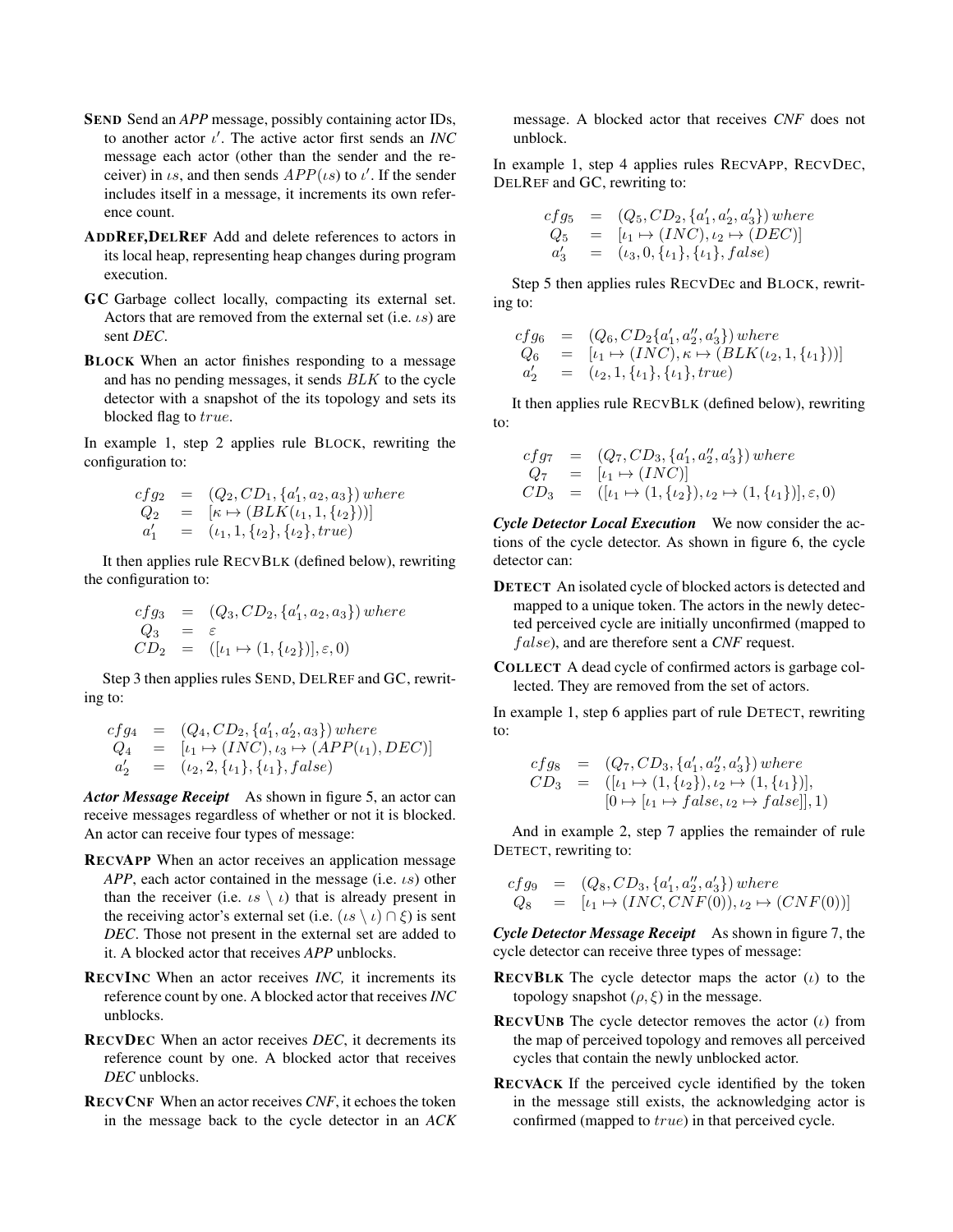$$
v' \notin as \t a' = (v', 1, \emptyset, \emptyset, false)
$$
  
\n
$$
Q, CD, (u, \rho, \xi, h, false) \cup as \rightarrow Q, CD, \{(u, \rho, \xi \cup v', h, false), a'\} \cup as \t (CREATE)
$$
  
\n
$$
v' \in \xi \t as \subseteq (\xi \cup \iota) \t \rho' = \begin{cases} \rho + 1 & \text{if } t \in \iota s \\ \rho & \text{if } t \notin \iota s \end{cases} \t (SEMD)
$$
  
\n
$$
Q' = \text{Push}(Q, \iota s \setminus \{\iota, \iota'\}, INC) \t Q'' = \text{Push}(Q', \iota', APP(\iota s)) \t (SEMD)
$$
  
\n
$$
Q, CD, (u, \rho, \xi, h, false) \cup as \rightarrow Q'', CD, (u, \rho', \xi, h, false) \cup as \t \ell' \in \xi \cup \iota \t (ADREF)
$$
  
\n
$$
v' \in h
$$
  
\n
$$
Q, CD, (u, \rho, \xi, h, false) \cup as \rightarrow Q, CD, (u, \rho, \xi, h \setminus \iota', false) \cup as \t (DELREF)
$$
  
\n
$$
L \in \mathbb{R}
$$
  
\n
$$
Q, CD, (u, \rho, \xi, h, false) \cup as \rightarrow Q, CD, (u, \rho, \xi, h \setminus \iota', false) \cup as \t (DELREF)
$$
  
\n
$$
Q, CD, (u, \rho, \xi, h, false) \cup as \rightarrow Q', CD, (u, \rho, \xi \setminus \iota s, h, false) \cup as \t (GC)
$$
  
\n
$$
Q(t) = () \t Q' = \text{Push}(Q, \kappa, BLK(\iota, \rho, \xi))
$$
  
\n
$$
Q, CD, (u, \rho, \xi, h, false) \cup as \rightarrow Q', CD, (u, \rho, \xi, h, true) \cup as \t (BLOCK)
$$



$$
Q', APP(\iota s) = Pop(Q, \iota)
$$
  
\n
$$
Q'' = Push(Q', (\iota s \setminus \iota) \cap \xi, DEC) \qquad Q''' = Unblock(Q'', \iota, \beta)
$$
  
\n
$$
Q, CD, (\iota, \rho, \xi, h, \beta) \cup as \rightarrow Q''', CD, (\iota, \rho, \xi \cup (\iota s \setminus \iota), h', false) \cup as
$$
  
\n
$$
Q', INC = Pop(Q, \iota) \qquad Q'' = Unblock(Q', \iota, \beta)
$$
  
\n
$$
Q, CD, (\iota, \rho, \xi, h, \beta) \cup as \rightarrow Q'', CD, (\iota, \rho + 1, \xi, h, false) \cup as
$$
  
\n
$$
Q', DEC = Pop(Q, \iota) \qquad Q'' = Unblock(Q', \iota, \beta)
$$
  
\n
$$
Q', DEC = Pop(Q, \iota) \qquad Q'' = Unblock(Q', \iota, \beta)
$$
  
\n
$$
Q', CDF(\tau) = Pop(Q, \iota)
$$
  
\n
$$
Q'' = Push(Q', \kappa, ACK(\iota, \tau)) \qquad (RECVCF)
$$
  
\n
$$
Q'' = Push(Q', \kappa, ACK(\iota, \tau)) \qquad (RECVCF)
$$
  
\n
$$
Q, CD, (\iota, \rho, \xi, h, \beta) \cup as \rightarrow Q'', CD, (\iota, \rho, \xi, h, \beta) \cup as
$$
  
\n
$$
(RECVCF)
$$

Figure 5: Operational semantics of actor message receipt

$$
Closed({i_1...i_n}, PT)
$$
  
\n
$$
PC' = PC[\tau \mapsto [i_1 \mapsto false, ... i_n \mapsto false]]
$$
  
\n
$$
Q' = Push(Q, {i_1...i_n}, CNF(\tau))
$$
  
\n
$$
Q, (PT, PC, \tau), as \rightarrow Q', (PT, PC', \tau + 1), as
$$
  
\n
$$
us = {i_1...i_n} = dom(PC(\tau'))
$$
  
\n
$$
Q_1 = Q
$$
  
\n
$$
\forall i \in 1...n \cdot PC(\tau')(i_i) \land Q_{i+1} = Push(Q_i, PT(i_i) \downarrow_2 \backslash ts, DEC)
$$
  
\n
$$
Q, (PT, PC, \tau), as \rightarrow Q_{i+1}, (PT \backslash ts, PC \backslash \tau', \tau), as \backslash ts
$$
  
\n(COLLECT)

Figure 6: Operational semantics of cycle detector local execution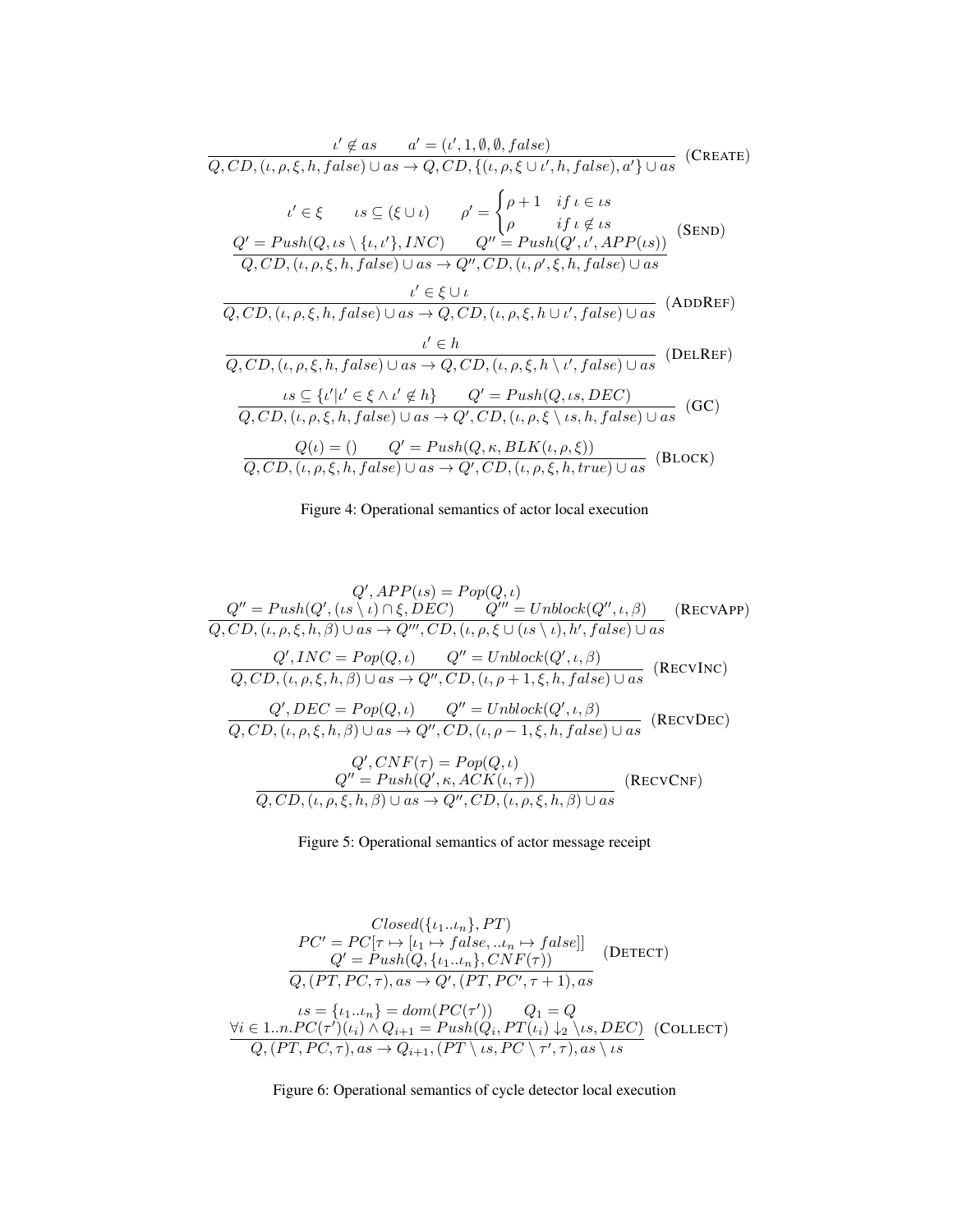$$
Q', BLK(\iota, \rho, \xi) = Pop(Q, \kappa)
$$
  
\n
$$
Q, (PT, PC, \tau), as \rightarrow Q', (PT[\iota \mapsto (\rho, \xi)], PC, \tau), as
$$
 (RECVELK)  
\n
$$
Q', UNB(\iota) = Pop(Q, \kappa)
$$
  
\n
$$
PC' = PC \setminus {\tau' | \iota \in PC(\tau') } \atop Q, (PT, PC, \tau), as \rightarrow Q', (PT \setminus \iota, PC', \tau), as
$$
  
\n
$$
Q', ACK(\iota, \tau') = Pop(Q, \kappa)
$$
  
\n
$$
PC' = \begin{cases} PC[\tau' \mapsto PC(\tau')[\iota \mapsto true]] & if \tau' \in PC \\ PC & if \tau' \notin PC \\ \hline Q, (PT, PC, \tau), as \rightarrow Q', (PT, PC', \tau), as \end{cases}
$$
 (RECVACK)

Figure 7: Operational semantics of cycle detector message receipt

In example 2, step 8 applies step RECVINC, rewriting to:

$$
cfg_{10} = (Q_9, CD_3, \{a''_1, a''_2, a'_3\}) where\nQ_9 = [ \iota_1 \mapsto (CNF(0)), \iota_2 \mapsto (CNF(0)),\n\kappa \mapsto (UNB(\iota_1))]
$$
\n
$$
a''_1 = (\iota_1, 2, \{\iota_2\}, \{\iota_2\}, false)
$$

Step 9 applies step RECVCNF, rewriting to:

$$
cfg_{11} = (Q_{10}, CD_3, \{a_1'', a_2'', a_3'\}) where Q_{10} = [\iota_2 \mapsto (CNF(0)), \kappa \mapsto (UNB(\iota_1), ACK(\iota_1, 0))]
$$

Step 10 applies step RECVUNB, rewriting to:

$$
cfg_{12} = (Q_{11}, CD_4, \{a''_1, a''_2, a'_3\}) where Q_{11} = [ \iota_2 \mapsto (CNF(0)), \kappa \mapsto (ACK(\iota_1, 0)) ] CD_4 = ([\iota_2 \mapsto (1, \{\iota_1\})], \varepsilon, 1)
$$

*Completeness* If a cycle of blocked actors exists, each actor will have sent *BLK* to the cycle detector. The cycle detector will eventually execute RECVBLK for each blocked actor, and will eventually execute DETECT and begin a confirmation process that will result in executing COLLECT. This process is non-deterministic, but it is theoretically possible to detect a cycle as soon as it appears. If all actors are blocked, the system will find all cycles.

The program terminates when it is not possible to apply any rule. This occurs when no actors are executing (preventing any actor local execution rules from being applied), the queue is empty (preventing any actor or cycle detector message receipt rules from being applied), and no cycles are detected (preventing any cycle detector local execution rules from being applied).

*Robustness* As presented, *MAC* is sound and does not have exceptional conditions. However, the protocol is robust even if failure is introduced. If the cycle detector fails, cycles of dead actors will not be collected, but no live actor will be collected.

If an actor fails, the result depends on whether or not the cycle detector's view of the failed actor's topology is in agreement with the failed actor's view of its own topology.

If it is, the failed actor can be considered blocked, and the system will function normally. If the cycle detector's view of the failed actor's topology is not in sync, then there is no way to determine what other actors the failed actor referenced. As a result, actors the failed actor held a reference to will not receive *DEC* messages for those references and will not be collected. However, it remains the case that the cycle detector will continue to collect other dead cycles, and no live actor will be collected.

Moreover, failure of actors or the cycle detector does not jeopardise termination of the overall system. Namely, collection of all actors is not required in order to reach a quiescent state where no rules can be applied. This allows the program to terminate even when some dead actors have not been collected. As a result, failure results in uncollected dead actors but does not impact soundness or robustness.

Failure of individual messages, where a message is sent but not received while future messages from the same sender are successful, impacts the system differently depending on the message type. A failed *DEC* results in an actor with an excess reference count that will not be collected. A failed *CNF* or *ACK* message that pertains to a dead cycle results in the failure to collect that dead cycle, but if the message pertains to a live cycle, there is no impact on the system. A failed *BLK* message results in an actor never being collected if the actor is blocked from that point on, but has no impact on the system if the actor ever unblocks. A failed *APP* message will result in excess reference counts for actors in the message, with the result that those actors will not be collected.

The two messages that can impact soundness on failure are *INC* and *UNB*. A failed *INC* message results in an actor that has a reference count that is too low. As a result, the cycle detector may find perceived cycles that are smaller than the true cycle. If the actors in the perceived cycle are all blocked, the cycle may be collected while an unblocked actor retains a reference to a collected actor. A failed *UNB* message for an actor in a perceived cycle can cause the cycle to be incorrectly collected if all other actors in the cycle are blocked. The sender of the failed *UNB* message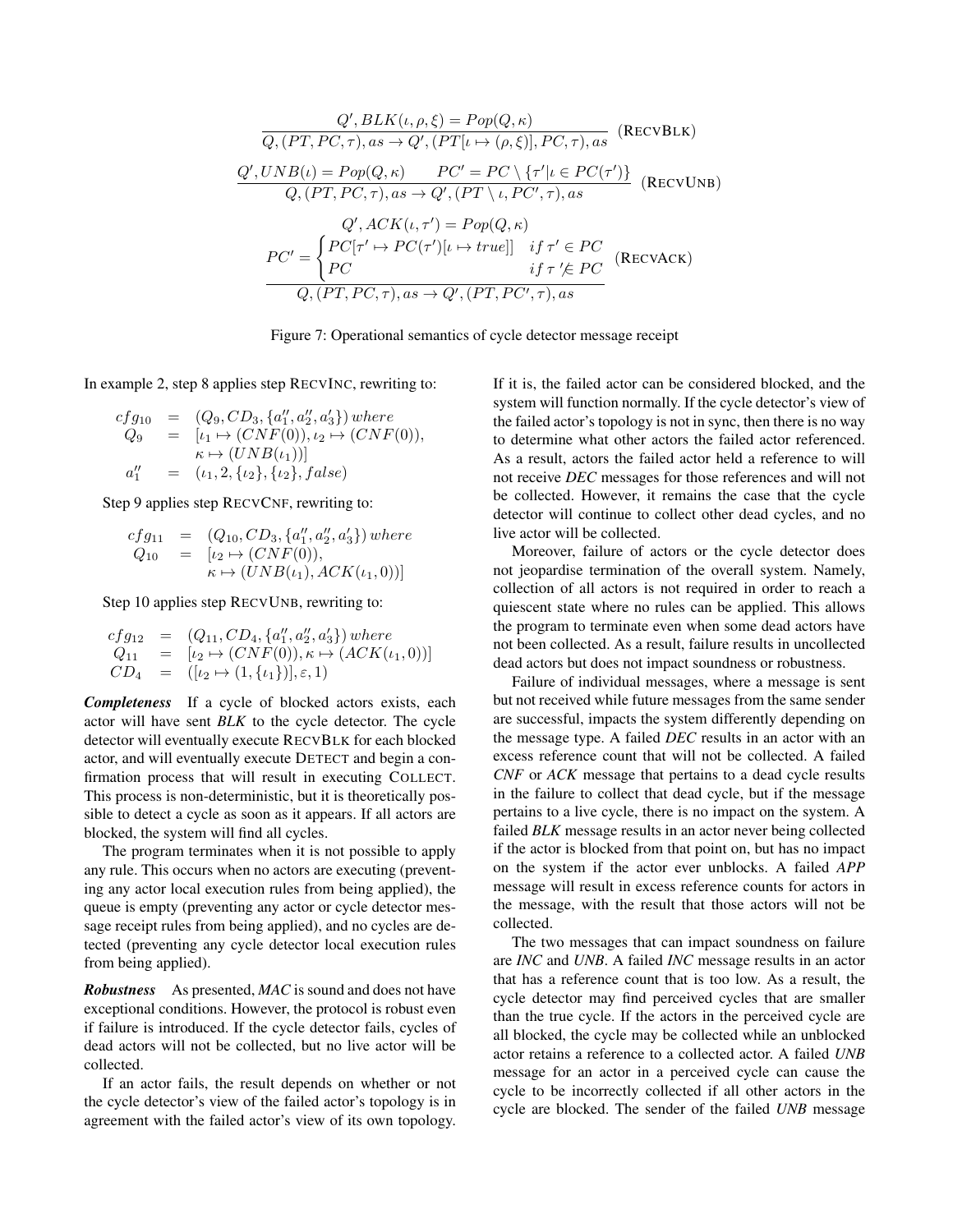will now respond with an *ACK* without having unblocked, and the cycle detector will incorrectly perceive it as having confirmed.

However, the actor-model requires guaranteed message delivery [2]. Failure of an individual message that cannot be corrected with buffering, retries, or other techniques, can thus be treated as failure of the sending actor. If a failed message results in all future messages from the sender also failing, no form of failure impacts either soundness or robustness.

#### 6. Proof of Soundness

*Outline* To prove soundness, we will show that when every actor in a perceived cycle has confirmed, the perceived cycle is a true cycle. To do so, we will show in theorem 1 that if the cycle detector's view of the topology of actors in the perceived cycle is the true topology, the perceived cycle is a true cycle. Then we will show in theorem 2 that when a single actor confirms, the cycle detector's view of its topology, the actor's view of its topology, and the actor's true topology agreed at the time when the perceived cycle was detected. Finally, we will show in theorem 3 that when every actor has confirmed, the perceived cycle is a true cycle. We will present each with an informal proof here. Formal proofs are presented in the appendix.

As we already said in the introduction, the development of the soundness proof helped us better understand the algorithm itself and the central role of the relation between the different views of the topology. Moreover, our initial intuition about the reason the algorithm was correct was slightly wrong. Namely, instead of the property outlined in theorem 2 above, we thought that only after *all* actors had confirmed would we know that the cycle detector's view coincided with the true topology. The property from theorem 2 is stronger, and easier to prove. We believe that the concepts we developed for the proof of *MAC* will be useful to prove other protocols as well.

*Detailed Arguments* In order to express these theorems, we define  $Topo$  as the actor's view of its topology,  $TrueTopo$ as the true topology based on inspecting the heaps and queues of all actors, and  $TrulyClosed$  as a property of a set of actors which holds when these actors form a closed cycle in the true topology.  $TrueTopo$  allows only *CNF* messages in  $\iota$ 's queue because all other messages cause an actor to unblock when they are received. Because a  $TrulyClosed$ cycle encompasses all references to all actors in the cycle, it is not possible for actors in a  $TrulyClosed$  cycle to receive messages in the future.

Definition 1 (Topology, true topology, and true cycles). Given  $cfq = (Q, \ldots, as)$ , we define:

- $Heap(\iota) \triangleq h \Leftrightarrow (\iota, \_, \_, h, \_) \in as$
- $Topo(\iota, cfg) \triangleq (\rho, \xi, \beta) \Leftrightarrow (\iota, \rho, \xi, \Box, \beta) \in as$

$$
\bullet \ \operatorname{TrueTopo}(\iota, cfg) \triangleq \left(\begin{array}{c} |\{\iota'|\iota' \in as, \iota \in \operatorname{Heap}(\iota')\}|+\\ |\{\iota', k\}|Q(\iota')[k] = APP(\iota s),\\ \iota \in \iota s, \iota' \in as \setminus \iota\}|,\\ \operatorname{Heap}(\iota) \setminus \iota,\\ Q(\iota) = CNF(\_) *\\ \forall \iota \in \iota s : \forall \iota'.\iota \in \operatorname{Heap}(\iota') \to \iota' \in \iota s \land Q(\iota) = \varepsilon \end{array}\right)
$$

For example, after step 3 of example 1,  $Topo(\iota_1, cfg)$  =  $(1, \{\iota_2\}, true)$ , but  $TrueTopo(\iota_1, cfg) = (2, \{\iota_2\}, false).$ This is because  $Q(t_1) = INC$ , which both indicates an additional reference (in this case, from  $\iota_3$ ) and that  $\iota_1$  has pending messages other than *CNF*, and so will unblock.

We require three things from a well-formed configuration. First, it maintains the reference count invariant that an actor's true reference count is equal to the actor's view of its own reference count, adjusted for *INC* and *DEC* messages in the actor's queue. Second, an actor identifier appears only once in the set of actors. Third, an actor in a perceived cycle  $(PC(\tau))$  is also in the cycle detector's view of blocked actor topology (*PT*).

Definition 2 (A well-formed configuration). We say that a configuration  $cfg = (Q,(PT,PC, \_), as)$  is well-formed, formally  $WF(cfg)$ , if:

1. 
$$
TrueTopo(\iota, cfg) \downarrow_1 = \left( \begin{array}{c} Topo(\iota, cfg) \downarrow_1 + \\ |\{k \mid Q(\iota)[k] = INC\}| - \\ |\{k \mid Q(\iota)[k] = DEC\}| \end{array} \right)
$$
  
2. 
$$
\forall \iota. |\{a \mid a \in as, a = (\iota, \_, \_, \_, \_)\}| \le 1
$$
  
3. 
$$
\forall \tau \in PC, PC(\tau) \subseteq PT
$$

We now define a history of configurations. The history of configurations is ghost state that we use to denote the times at which various events took place. A history maps time 0 to a configuration that contains a single actor.

**Definition 3** (History). We define  $H$ , a history of configurations.

- $H \in History = Time \rightarrow Configuration$
- $H(0) = (\emptyset, (\emptyset, \emptyset, 0), \{(\iota, 0, \emptyset, \emptyset, false)\})$
- $H(t) \rightarrow H(t+1)$

Definition 4. We expect every configuration to be wellformed implicitly. The initial configuration is well-formed, and from lemma 1 in the appendix we know that execution preserves well-formedness.

With these definitions, we can present our first theorem. We establish that, for a given perceived cycle, if the cycle detector's view of the topology of the actors in the cycle is the same as their true topology, the perceived cycle is a true cycle.

Theorem 1 (A PC is truly closed if the CD's view of the topology is the true topology). *Given a configuration*  $cf g =$  $(\_, (PC, PT, \_), \_):$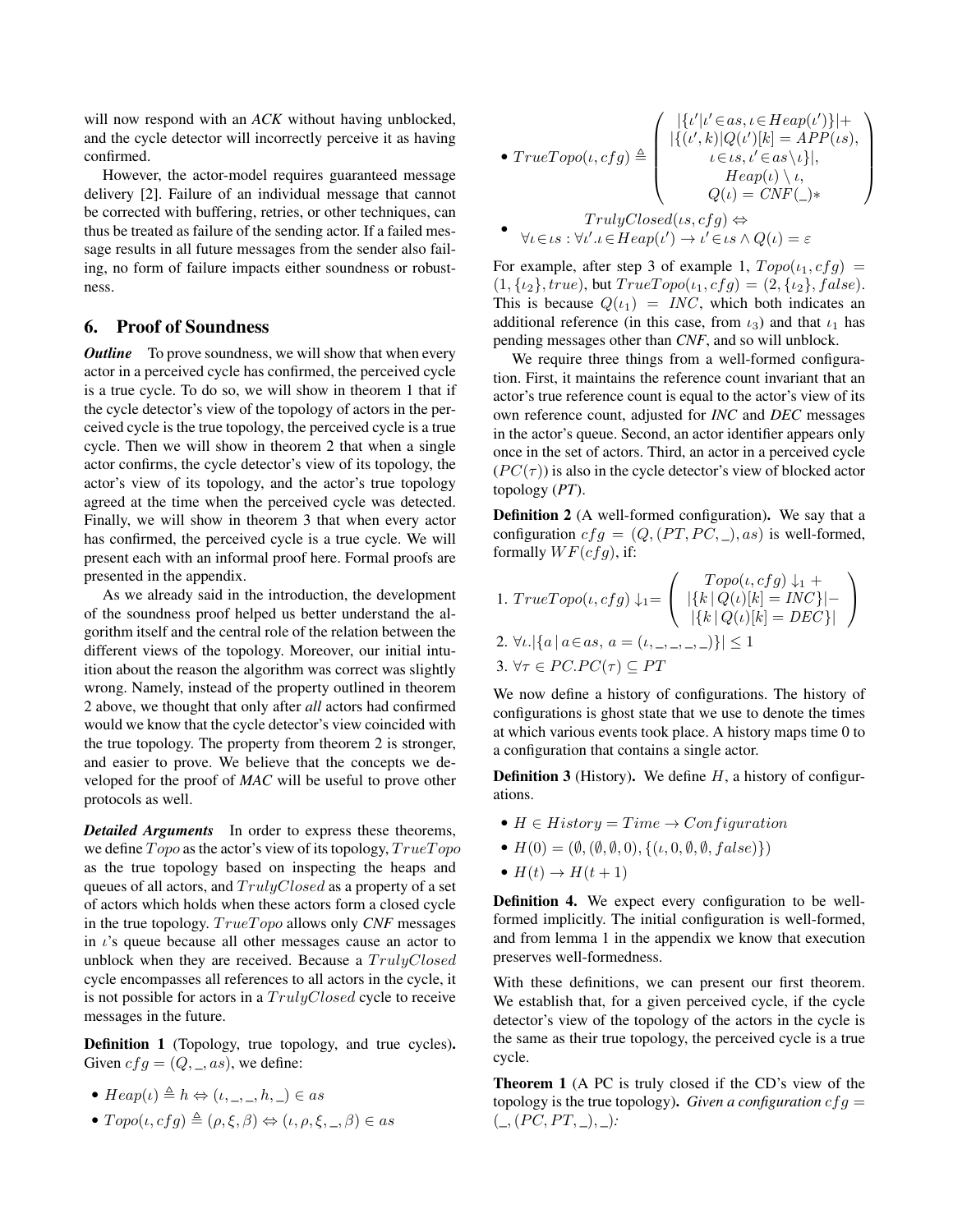$$
\forall \iota \in PC(\tau). (PT(\iota), true) = TrueTopo(\iota, cfg) \Rightarrow
$$
  

$$
TrulyClosed(dom(PC(\tau), cfg))
$$

*Proof.* When the cycle detector detects a perceived cycle  $(PC(\tau))$  based on the cycle detector's view of the blocked actor topology (*PT*), that cycle is closed

 $(Closed(dom(PC(\tau)), PT)$ ). If the cycle detector's view of a blocked actor's topology  $(PT(t))$  is the same as the actors true topology  $(TrueTopo(\iota))$ , then we can substitute the true topology of the actor for the cycle detector's view of the actor's topology in the definition of Closed. If we do this for all actors in a perceived cycle, we arrive at the definition of  $TrulyClosed$  for the perceived cycle.  $\Box$ 

In order to be able to describe at which time certain events took place, we now define the elements of a configuration, topology, and events in the configuration history. The queue at time t in history H is referred to as  $Q_H^t$ , and the same notation is used for  $PT_H^t$ ,  $PC_H^t$ ,  $\tau_H^t$ , and  $as_H^t$ . An actor *i*'s view of its topology at time  $t$  in history  $H$  is referred to as  $Topo_H^t(\iota)$ , and the same notation is used for  $TrueTopo_H^t$ ,  $Closed_H^t$  and  $TrulyClosed_H^t$ . Similarly,  $Post_H^t(\iota, msg)$ denotes the time at which message msg was posted to actor  $\iota$ ,  $Consum_{H}e_{H}^{t}(\iota, msg)$  denotes the time at which message *msg* was consumed by actor *i*, and  $NewPC_H^t(\tau)$  denotes the time at which the perceived cycle identified by  $\tau$  was detected.

Definition 5 (Configuration, topology and events in the history). Given H and t, if  $H(t) = (Q, (PT, PC, \tau), as)$  we define:

- The elements of a configuration at time t:  $Q_H^t \triangleq Q$ ,  $PT_H^t \triangleq PT$ ,  $PC_H^t \triangleq PC$ ,  $\tau_H^t \triangleq \tau$ ,  $as_H^t \triangleq as$
- Actor and cycle topology at time  $t$ :
	- $Topo_H^t(\iota) \triangleq Topo(\iota, H(t))$
	- $TrueTopo_H^t(\iota) \triangleq TrueTopo(\iota, H(t))$
	- $Closed_H^t(\iota s) \triangleq Closed(\iota s, PT_H^t)$
	- $TrulyClosed_H^t (s) \triangleq TrulyClosed (s, H(t))$
- Predicates denoting the times at which events occurred.
	- $Post^t_H(\iota, msg) \Leftrightarrow Q^{t-1}_H(\iota) = q \wedge Q^t_H(\iota) = q.msg$
	- $Consum e_H^t(\iota, msg) \Leftrightarrow Q_H^{t-1}(\iota) = msg.q \wedge Q_H^t(\iota) =$ q
	- $NewPC_H^t(\tau) \Leftrightarrow \tau \notin PC_H^{t-1} \wedge \tau \in PC_H^t \wedge$  $Closed_H^t(dom(PC^t_H(\tau)))$

For example, in example 1,  $Post_H^t(\iota_1, INC)$  indicates the time when  $\iota_2$  sends *INC* to  $\iota_1$ , and

 $Consum e_H^t(\iota_3, APP(\iota s))$  indicates the time when  $\iota_3$  receives  $APP(\iota s)$  from  $\iota_2$ . Similarly,  $NewPC_H^t(0)$  indicates the time when the cycle detector detects the cycle  $\{i_1, i_2\}$ .

In the appendix we present a series of short lemmas that establish the underlying behaviour of the system, revolving

around FIFO message queues and the resultant ordering of events. Using these definitions and lemmas, we can present the remaining two theorems. First, we establish that confirmation from a single actor indicates that the confirmed actor's view of the its topology was the same as the cycle detector's view of that actor's topology when the perceived cycle was detected.

Theorem 2 (A confirmed actor implies the CD's view of its topology, the actor's view of its topology, and its true topology agreed when the PC was detected).  $PC_H^t(\tau)(\iota) \Rightarrow$  $\exists t_3 \le t. NewPC^{t_3}_H(\tau) \wedge (PT^{t_3}_H(\iota), true) = Topo^{t_3}_H(\iota) =$  $TrueTopo^{t_3}_H(\iota)$ 

*Proof.* Because actor  $\iota$  is confirmed  $(PC_H^t(\tau)(\iota))$ , we know the cycle detector consumed an acknowledgement message from  $\iota(\exists t_5 \leq t$ . Consum $e^{t_5}_H(\kappa,ACK(\iota,\tau)))$ , and therefore  $\iota$  consumed a confirmation message from the cycle detector  $(\exists t_4 \leq t_5. \textit{Consum}^{t_4}(\iota, \textit{CNF}(\tau)))$  and sent an acknowledgement message in response  $(Post_H^{t_4}(\kappa, ACK(\iota, \tau))).$ This in turn means the cycle detector sent the confirmation message ( $\exists t_3 \le t_4 \wedge Post_H^{t_3}(\iota, CNF(\tau)))$ , which means the perceived cycle containing  $\iota$  was detected  $(NewPC_H^{t_3}(\tau))$ . This implies  $\iota$  is in the cycle detector's view of the blocked topology ( $\iota \in PT_H^{\mathfrak{t}_3}$ ), which means the cycle detector consumed a block message from  $\iota$ 

 $(\exists t_2 \leq t_3. \textit{Cosusume}_{H}^{\overline{t}_2}(\kappa, \textit{BLK}(\iota, \rho, \xi)))$  and has not consumed an unblock message from  $\iota$ 

 $(\forall t'.t_2 \leq t' \leq t.\neg Consum e^{t'}_{H}(\kappa, \text{UNB}(\iota)))$ . This in turn indicates that  $\iota$  sent a block message

 $(\exists t_1 \leq t_2 \cdot Post_H^{t_1}(\kappa, BLK(\iota, \rho, \xi)))$  and did not send an unblock message before sending an acknowledgement message  $(\forall t'.t_1 \le t' \le t_4.\neg Post_{H}^{t'}(\kappa, \text{UNB}(\iota)))$ , which means ι's view of its own topology did not change during that time  $(\forall t'.t_1 \leq t' \leq t_4.Topo_H^{t_1}(t) = Topo_H^{t'}(t))$ . Since the perceived cycle was detected on the basis of the topology in the block message and was detected before the acknowledgement message was sent, we know  $\iota$ 's view of its topology at the time the perceived cycle was detected was the same as the cycle detector's view of  $\iota$ 's topology  $(\forall t'. t_2 \le t' \le t_4. (PT_H^{t'}(\iota), true) = Topo_H^{t'}(\iota)).$ 

If  $\iota$ 's view of its reference count was not the same as its true reference count  $(Topo_H^{t_3}(\iota) \downarrow_1 \neq TrueTopo_H^{t_3}(\iota) \downarrow_1$ ), then, given the reference count invariant,  $\iota$ 's queue must contain either *INC* or *DEC*  $(Q_H^{t_3}(t) \ni (INC \vee DEC) )$ . If that were true, we know that ι would consume *INC* or *DEC* before  $CNF(\tau)$ , which would mean  $\iota$  would send an unblock message before sending an acknowledgement message, which we know to be untrue because  $\iota$  is confirmed. Therefore,  $\iota$ 's view of its reference count is its true reference count.

If  $\iota$ 's view of its external set was not the same as its true external set  $(Topo_H^{t_3}(\iota) \downarrow_2 \neq TrueTopo_H^{t_3}(\iota) \downarrow_2)$ , then  $\iota$  must have taken a step that rewrites its external set. By case analysis,  $\iota$  must unblock to change its external set,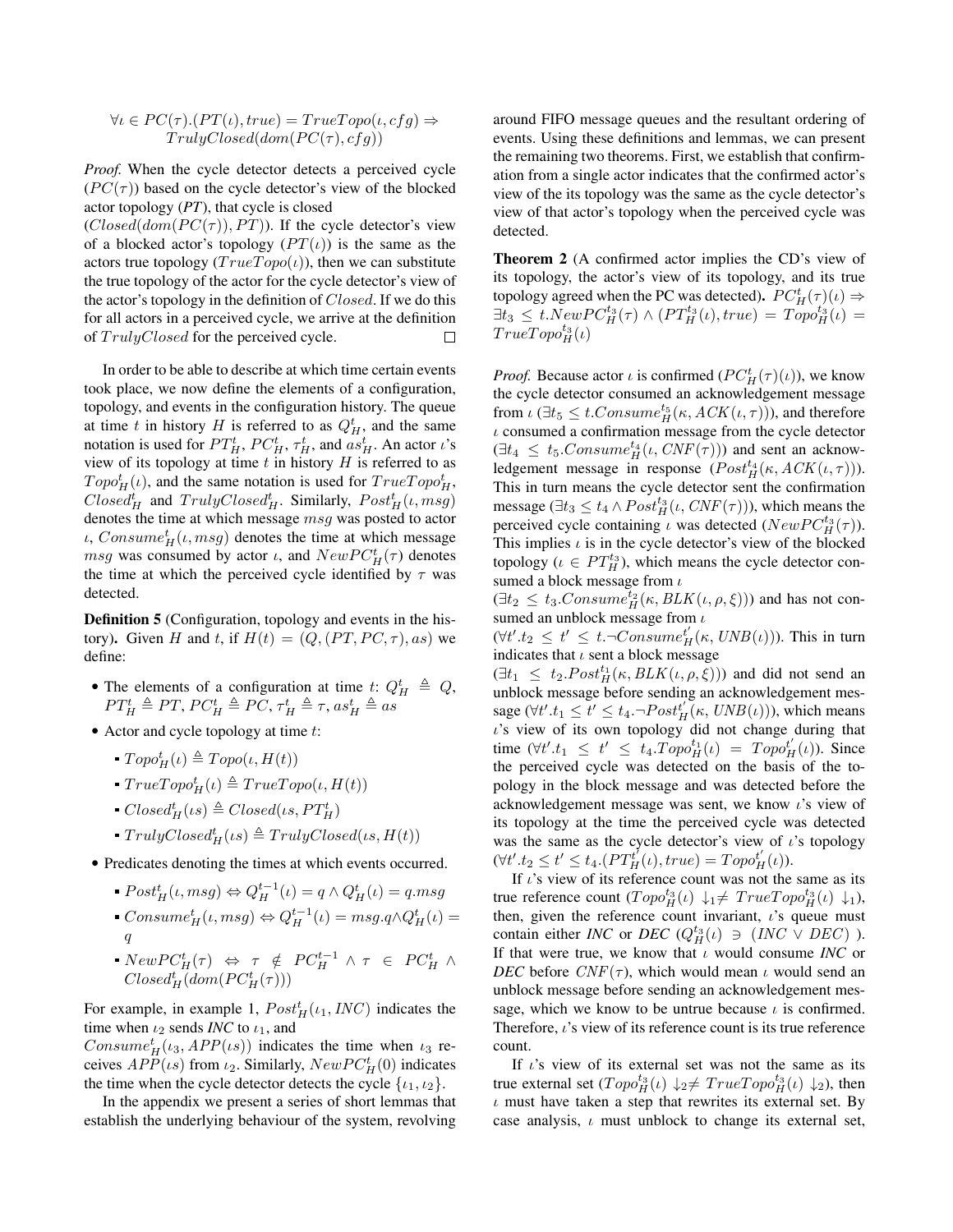which would mean  $\iota$  would send an unblock message before sending an acknowledgement message, which we know to be untrue because  $\iota$  is confirmed. Therefore,  $\iota$ 's view of its external set is its true external set.

If  $\iota$ 's view of its blocked state was not the same as its true blocked state  $(Topo_H^{t_3}(\iota) \downarrow_3 \neq TrueTopo_H^{t_3}(\iota) \downarrow_3)$ , the *i*'s queue must contain a message other than  $\overline{CNF}$  ( $Q_H^{t_3}(\iota) \neq$  $CNF(\_\ast)$ . If this were true, we know that  $\iota$  would consume a message other than *CNF* before  $CNF(\tau)$ , which would mean  $\iota$  would send an unblock message before sending an acknowledgement message, which we know to be untrue because  $\iota$  is confirmed. Therefore,  $\iota$ 's view of its blocked state is its true blocked state.

Therefore, for each actor  $\iota$  in the perceived cycle, the cycle detector's view of  $\iota$ 's topology,  $\iota$ 's view of its topology and  $\iota$ 's true topology agree when the perceived cycle was detected  $(\forall \iota \in PC_H^{t_3}(\tau) . (PT_H^{t'}(\iota), true) = Top_{H}^{t_3}(\iota) =$  $TrueTopo^{t_3}_H(\iota)$ ).

We now establish that confirmation from all actors indicates, for every actor in the cycle, that the actor's view of its topology is the same as the true topology of the actor. In combination with theorem 2, this tells us that the cycle detector's view of the topology of the actors in the cycle is also the same as the true topology. In combination with theorem 1, this tells us that the perceived cycle is a true cycle and can be safely collected.

**Theorem 3** (A fully confirmed cycle is a true cycle).  $\forall \iota \in$  $PC_H^t(\tau). PC_H^t(\tau)(\iota) \Rightarrow TrulyClosed_H^t(dom(PC_H^t(\tau)))$ 

*Proof.* Since every actor in the perceived cycle is confirmed, we know from theorem 2 that when the perceived cycle was detected ( $\exists t_3 \leq t$ . $NewPC_H^{t_3}(\tau)$ ) every for actor  $\iota$  in the perceived cycle, the cycle detector's view of the topology of  $\iota$ ,  $\iota$ 's view of its topology, and  $\iota$ 's true topology agreed  $(\forall \iota \in PC_H^{t_3}(\tau) . (PT_H^{t_3}(\iota), true) = Topo_H^{t_3}(\iota) =$  $TrueTopo<sub>H</sub><sup>t<sub>3</sub></sup>(t)$ ). We know from theorem 1 that  $PC(\tau)$  was therefore truly closed at time  $t_3$ 

 $(TrulyClosed^{t_3}_H(dom(PC^{t_3}_H(\tau))))$ , and a truly closed cycle can be collected.

## 7. Implementation

In this section we discuss the practical implications of implementing *MAC*. We first report on its current deployment in an actor runtime deployed at a large financial institution, where the good performance (linear speedup with the number of cores) indicates that *MAC* imposed a negligible performance overhead. We then discuss implementation considerations affecting the overhead of *MAC*, and some implementation details. Finally, we compare with four benchmarks proposed for Erlang, Scala, Akka, and libcppa, and find that *MAC's* performance is competitive.

We have implemented message-based actor collection as part of a runtime library written in C. The library also includes asynchronous messaging, work-stealing scheduling,

memory allocation from per-actor heaps, precise passive object garbage collection, and an extension of the system described in this paper for collecting passive objects that have been passed or shared across actor heaps.

Actors are currently written in C on top of the runtime. We do not have a full actor-model programming language yet. Programming using our library does not offer full type safety and is thus error prone. However, the library and programs written in C are sufficient to investigate the performance of our approach.

*Current deployment* The library is currently in use at a large financial institution as the concurrency core of a highthroughput, low-latency application. The application processes thousands of requests per second under peak usage and each request potentially creates dozens of new actors. These actors are short-lived, surviving only for the duration of the request, which results in regular garbage collection of actors. The application is relatively long-lived, running for a week at a time. Performance has been nearly linear with core count for this application, resulting in approximately a 31.5x speed-up on a 32-core machine. These numbers indicate that hundreds of thousands of actors is a realistic number for some classes of production software, that short-lived actors are a useful approach to concurrency, and that our implementation of actor collection does not impede performance.

*Implementation considerations* Causal messaging is guaranteed on a single host (multi- or many-core) using FIFO ordered message queues with guaranteed atomic delivery, implemented as lock-free wait-free multiple-producer single-consumer queues. Sending a message requires approximately 10 nanoseconds. Because the only message that requires an acknowledgement is the confirmation message from the cycle detector, no message round trips are required during normal execution. During collection, a round trip is only required if the actor is indeed ready to be collected, in which case the *CNF* message requiring acknowledgment is the only message on the actor's queue, resulting in the fastest possible response. Otherwise, an *UNB* message associated with an earlier rule execution will be received by the cycle detector, short circuiting the round trip. As a result, the overhead of the Conf-Ack protocol is very low.

The overhead of *BLK* and *UNB* messages is similarly low, introducing only an additional 10 nanoseconds of latency when an actor unblocks and another 10 nanoseconds when an actor blocks. This cost is only paid when an actor has no other pending work. An optimisation we have made in the implementation allows an actor to notify the cycle detector of a reference count change when it processes *INC* or *DEC* without unblocking, accomplishing with one message what would otherwise take two.

The formalisation and proof lead directly to an additional optimisation in the implementation: as specified in the GC rule in the operational semantics, the subset of actors checked for cycles and the timing of those checks is non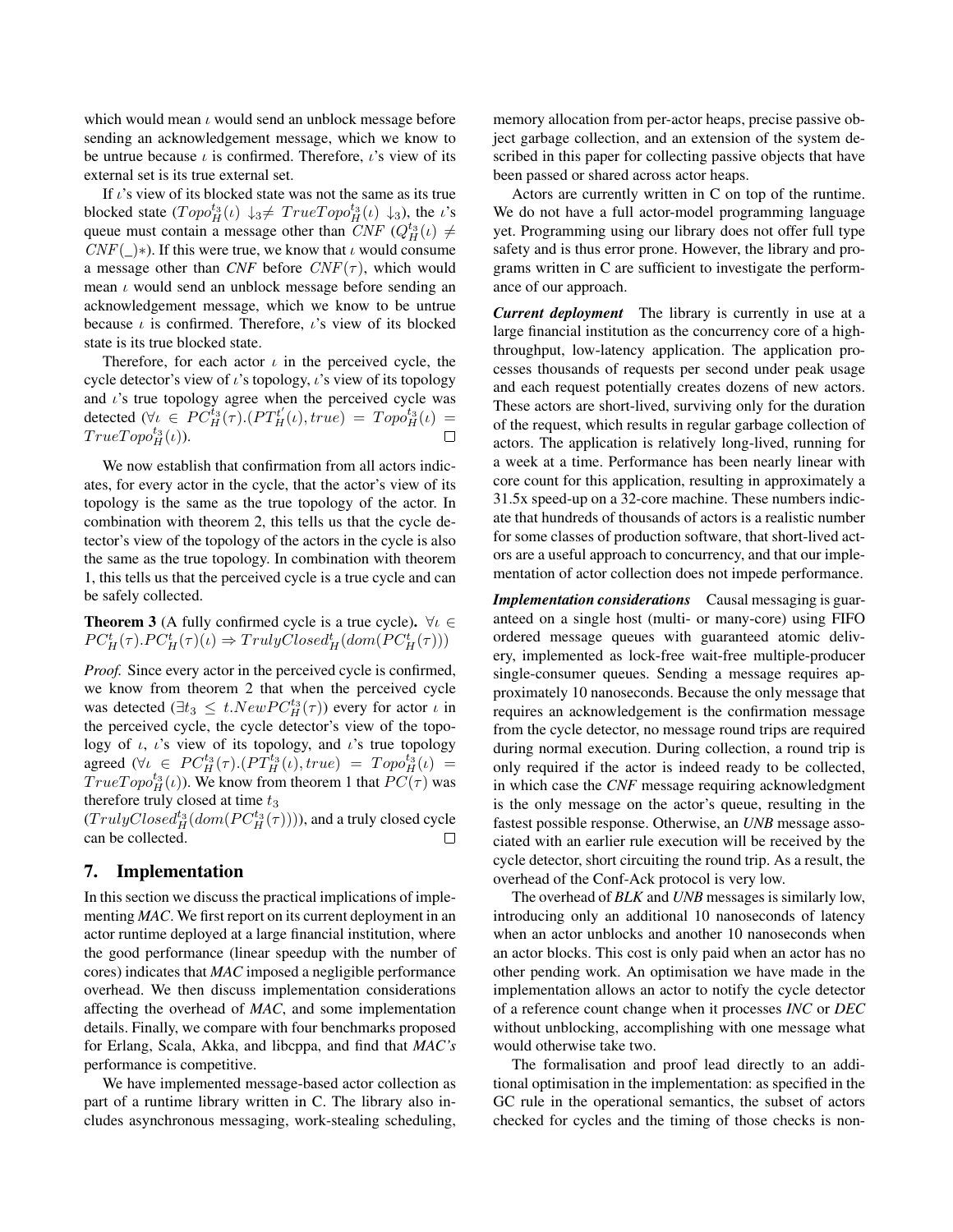deterministic. This allows the cycle detector to defer detection, performing orders of magnitude less work. This can be seen in Table 5, where cycle detection attempts are significantly less common than *BLK* messages.

*Weighted reference counting* We have implemented a limited form of weighted reference counting to eliminate some of the *INC* and *DEC* messages required when sending and receiving *APP*. This requires the external set to become an *external map.* The external map associates actors with numbers, such that each actor can keep a *reference weight* for any other actor.

When an actor  $\iota_0$  receives an *APP* message containing an actor  $\iota_1$ , the reference weight of  $\iota_1$  in the external map of  $\iota_0$ is incremented. As a result, when an actor receives an *APP* message, it no longer needs to send *DEC* messages to actors contained in the message that are already in the receiver's external map.

On the other hand, when  $\iota_0$  sends a reference to  $\iota_1$  to some actor  $\iota_2$  and the reference weight of  $\iota_1$  in the external map of  $\iota_0$  is greater than one, the reference weight is decremented and no *INC* message is sent. In that case, we say that a reference to  $\iota_1$  is *split* across  $\iota_0$  and  $\iota_2$ . However, when  $\iota_0$  sends a reference to  $\iota_1$  to some actor  $\iota_2$  and the reference weight of  $\iota_1$  in the external map of  $\iota_0$  is one, then an *INC* message has to be sent to  $\iota_1$ , because the single reference cannot be split. In this case, an *INC* message with an arbitrary additional reference weight is sent from  $\iota_0$  to  $\iota_1$ . This additional reference weight is added to the reference weight of  $\iota_1$  in the external map of  $\iota_0$ . When  $\iota_1$  receives the *INC* message, the additional reference weight is also added to the reference count of  $\iota_1$ . In this way, the number of *INC* messages required is significantly reduced.

When the heap of  $\iota_0$  no longer contains a reference to  $\iota_1$ ,  $\iota_0$  sends a *DEC* message to  $\iota_1$  that includes the reference weight of  $\iota_1$  in the external map of  $\iota_0$ . When  $\iota_1$  receives the *DEC* message, the reference weight is subtracted from the reference count of  $\iota_1$ .

Finally, when an actor blocks, it includes its reference count and its external map in the *BLK* message sent to the cycle detector. The definitions of  $Closed$  and  $TrueTopo$  are changed to account for the reference weight in the external map, and cycle detection proceeds as before.

*Benchmarks and preliminary comparisons with Erlang, Scala, Akka, and libccpa* Currently, *MAC* can collect hundreds of thousands to millions of actors (in various cyclic topologies) per second on current x64 hardware (2.5 to 3.5 ghz, 4 to 32 cores). In comparison, the pseudo-root approach used in SALSA 1.0 collects thousands of actors per second on a dual-processor Solaris machine [16].

We have evaluated programs written against our runtime library with both manual actor termination and *MAC*. We present a summary of preliminary experimental results in Tables 1 to 4. A break down of cycle detector attempts

| Language        | Time $(s)$ | Throughput (msg/s) |  |  |
|-----------------|------------|--------------------|--|--|
| Erlang OTP      | ~9         | $-333,333$         |  |  |
| Erlang          | ~1         | $-428,571$         |  |  |
| Scala (react)   | ~9         | $-333,333$         |  |  |
| libcppa         | $-5.5$     | ~545,454           |  |  |
| MAC, disable CD | 0.24       | 12,500,000         |  |  |
| MAC, normal CD  | 0.24       | 12,500,000         |  |  |
| MAC, force CD   | 0.24       | 12,500,000         |  |  |

Table 1: Message handling: 3 million messages, 2 cores

| Language        | Time(s) | Throughput (actors/s) |  |  |
|-----------------|---------|-----------------------|--|--|
| Erlang          | ~10     | ~152.429              |  |  |
| Scala (react)   | ~10     | ~52,429               |  |  |
| Scala (Akka)    | ~18     | $-29,127$             |  |  |
| libcppa         | ~18     | ~29,127               |  |  |
| MAC, disable CD | 2.9     | 180,788               |  |  |
| MAC, normal CD  | 7.5     | 69,905                |  |  |
| MAC, force CD   | 9.5     | 55,188                |  |  |

Table 2: Actor creation:  $2^{19}$  actors, 4 cores

| Language        | Time $(s)$ | Throughput (msgs/s) |  |  |
|-----------------|------------|---------------------|--|--|
| Erlang          | ~16        | ~1,250,000          |  |  |
| Scala (react)   | $-45$      | ~444.444            |  |  |
| Scala (Akka)    | $~1$ - 30  | ~10006666           |  |  |
| libcppa         | ~15        | ~1,333,333          |  |  |
| MAC, disable CD | 5.2        | 3,846,153           |  |  |
| MAC, normal CD  | 5.2        | 3.846.153           |  |  |
| MAC, force CD   | 5.2        | 3,846,153           |  |  |

Table 3: Mailbox performance: 20 million messages, 4 cores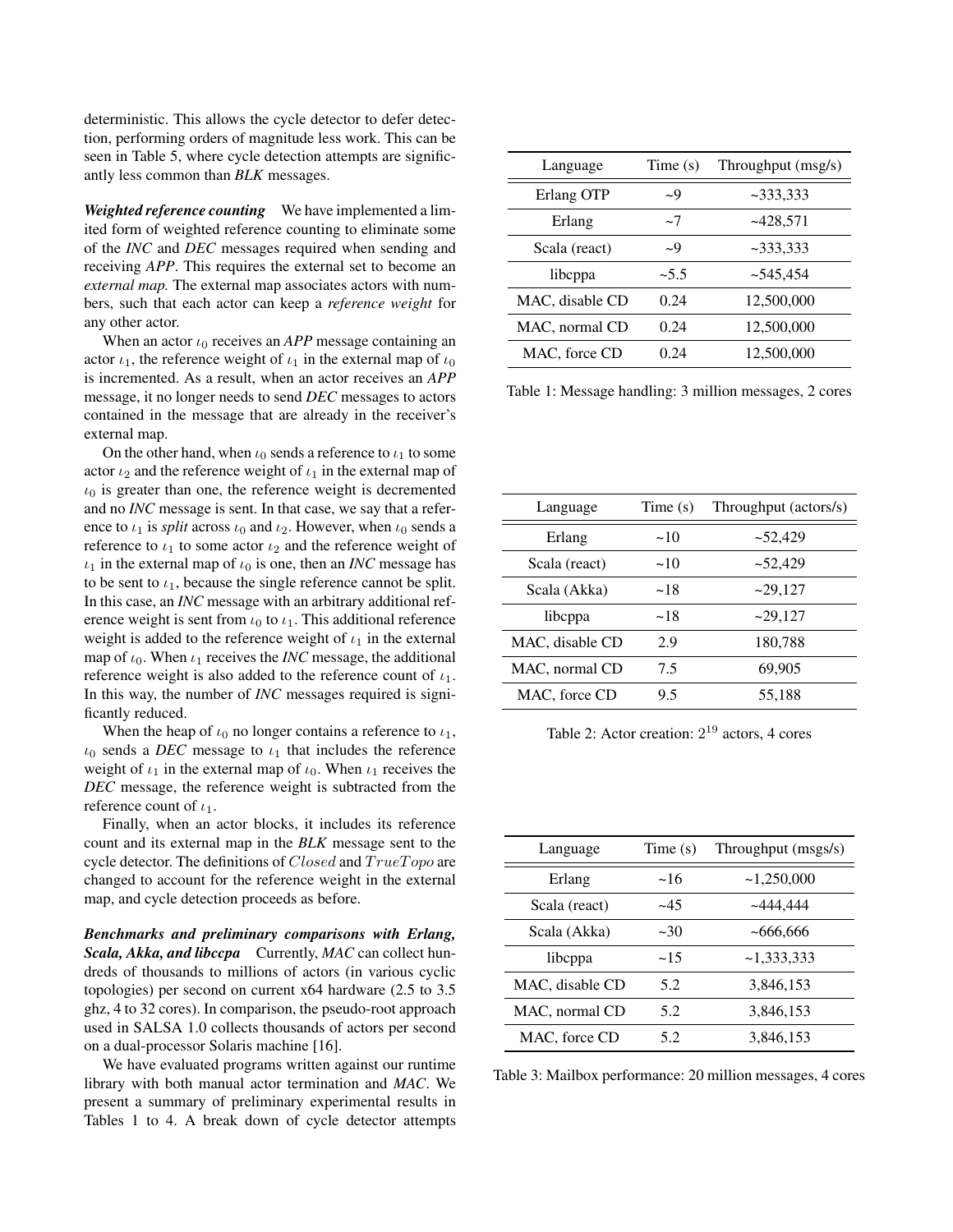| Language        | Time(s) | Throughput (msgs/s) |  |  |
|-----------------|---------|---------------------|--|--|
| Erlang          | ~125    | ~100,000            |  |  |
| Scala (react)   | ~120    | $-416,666$          |  |  |
| Scala (Akka)    | ~100    | ~833,333            |  |  |
| libcppa         | $-80$   | ~1000               |  |  |
| MAC, disable CD | 45.7    | 1,094,091           |  |  |
| MAC, normal CD  | 77.3    | 646,830             |  |  |
| MAC, force CD   | 78.4    | 637,755             |  |  |

Table 4: Mixed scenario: 50 million messages plus factorisation, 4 cores

and successes and message counts for each test scenario is presented in Table 5.

These tests are taken from a series of benchmarks made available for a collection of existing actor languages and libraries [29] with publicly available source code [30]. The benchmarks are designed to stress specific aspects of actormodel languages such as message performance and actor creation performance. To match the hardware and methodology of the existing benchmark results, we executed the first test on a 2 core 2.67 GHz i7 and the other three tests on a 4 core 2.27 GHz Xeon, with the average of five runs being presented. In Tables 1 to 4, we present the results previously reported in the existing benchmarks [29] and add the results we obtained for *MAC*.

For *MAC*, we present results in three configurations: with cycle detection disabled, with cycle detection enabled (detecting termination via quiescence), and forcing cycle detection (detecting termination via all actors in the system having been collected). We include test results for forced cycle detection in order to evaluate worst-case behaviour.

The message handling benchmark spawns a counter actor and a worker actor. The worker actor sends three million messages to the counter actor asking it to increment its counter, followed by a single get-and-reset message retrieving the counter. This tests raw message performance, but not actor creation or concurrency.

The actor creation benchmark spawns  $2^{19}$  actors, arranged in a doubly-linked tree, forming a single cyclic graph. This is a good stress test for the cycle detector.

The mailbox performance benchmark spawns a single receiver and twenty senders, each of which send one million messages to the receiver. This tests concurrent message performance, as the senders are scheduled simultaneously across cores.

The mixed scenario spawns twenty rings of fifty actors each. Each ring sends 500,000 messages around the ring while a worker actor performs expensive factorisation. This is repeated five times, resulting in fifty million messages

and 100 factorisation runs. This tests combining expensive calculation with a heavy message load.

*Discussion of preliminary implementation results* We note that all MAC versions perform the same in message handling and in mailbox performance. This may be so because in both these tests the actors involved are constantly sending or receiving messages, and as a result they only block at the end of the test.

The preliminary results are highly encouraging. We chose to reuse existing benchmarks rather than design new ones in order to both provide a direct comparison between our work and existing actor-model languages and libraries and to avoid inadvertently tailoring benchmarks to our own approach. On the other hand, an aspect that might be underrepresented in these benchmarks is passing references to actors in messages. We plan to investigate more in future work.

#### 8. Conclusion and Further Work

We have presented Message-based Actor Collection (*MAC*), a system for fully concurrent garbage collection of actors, including an operational semantics in section 5 and a proof of soundness in section 6. Specifically, we have addressed our goals:

- 1. *Soundness:* our three theorems show that after completing the conf-ack protocol, a perceived cycle is a true cycle and can be safely collected.
- 2. *Completeness:* our operational semantics show that all dead actors are eventually collected, allowing the system to terminate when all actors have been collected.
- 3. *Concurrency:* our technique is entirely message-based, and does not require clocks, timestamps, shared memory, locking, read/write barriers, or any particular threading or scheduling system.

The soundness result has been proven for *MAC* in the manycore setting. To transfer to the distributed setting, we will need to address the following issues: 1) causal messaging across distributed nodes, 2) potential message loss, 3) potential node failure.

We plan to fully address these issues in further work, but we argue here that *MAC* can be adapted to this setting. Namely, for (1) nodes can be structured as a tree, which can efficiently provide communication paths that are always causal. For (2), we can use a guaranteed delivery network protocol paired with a buffer of sent messages that can be used to replay messages when a connection is dropped and reestablished. This buffer can be reset by lazy, asynchronous acknowledgement of receipt of a batch of messages by a node. For (3), Erlang-like actor monitors can be coupled with periodic reference renewal to allow notification of failure and eventual consistency of actor reference counts.

We plan to investigate the application of *MAC* in a distributed environment. Specifically, we are interested in effi-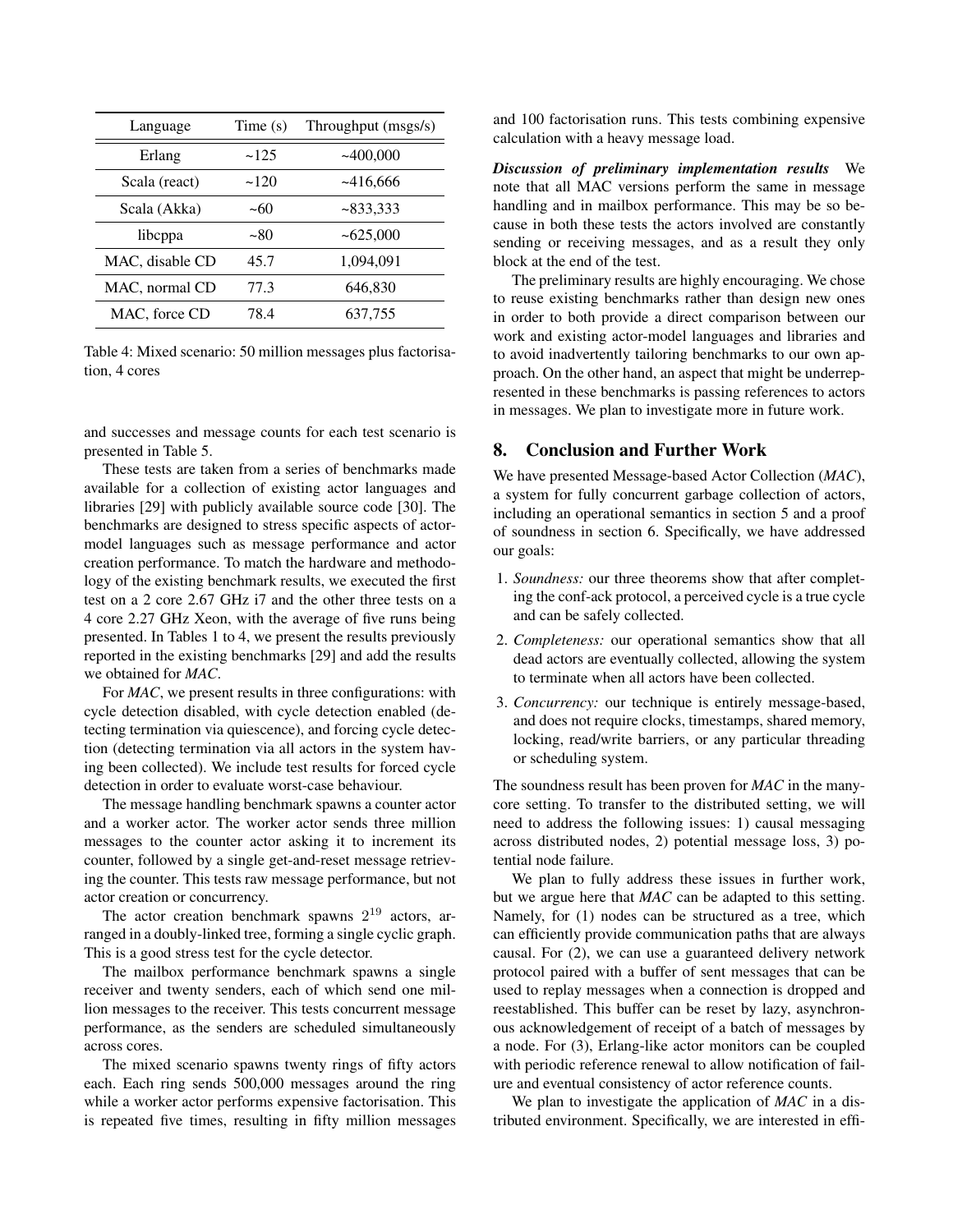| Test                |    | CD Attempts Cycles Collected | APP Msgs   | <b>BLK Msgs</b> | UNBLK Msgs | Other MAC Msgs |
|---------------------|----|------------------------------|------------|-----------------|------------|----------------|
| Message handling    |    |                              | 3,000,000  |                 |            |                |
| Actor creation      |    |                              | 1.048.575  | 707.492         | 183,205    | 524.288        |
| Mailbox performance |    |                              | 20,000,000 | 21              |            | 66             |
| Mixed scenario      | 49 | 20                           | 50.005.124 | 50,004.818      | 49.999.898 | 10.372         |

Table 5: Cycle detector and message statistics for tests for MAC, force CD

cient causal messaging across distributed nodes, improving distributed cycle detection by using multiple local cycle detectors, and robustness in the presence of message, actor, or node failure.

We also plan to extend this work to collect passive objects that are shared across actor heaps as well as separate collection of each heap. When an actor finishes handling an application message (whether or not additional messages are pending on the queue), that actor has no stack. By extending *MAC* so that it uses a message-based system for passive object collection, the point at which an actor finishes handling an application message establishes a safe-point without instrumentation. This will allow local and distributed passive object garbage collection without read or write barriers.

#### Acknowledgements

We are grateful to the anonymous referees for their pertinent and helpful feedback. We would like to thank the SLURP reading group at Imperial College London for their extensive feedback, as well as the anonymous referees at ECOOP and ESOP for their constructive comments on earlier versions of this paper. We would also like to thank Harry Richardson and Andrew McNeil for their helpful discussions of implementation considerations.

## References

- [1] G. Agha and C. Hewitt. Concurrent programming using actors: Exploiting large-scale parallelism. In LNCS 1985.
- [2] G. Agha. Actors: A Model of Concurrent Computation in Distributed Systems. MIT Press, 1986.
- [3] J. Armstrong. A history of Erlang. In HOPL III, 2007.
- [4] P. Haller and M. Odersky. Scala actors: Unifying thread-based and event-based programming. In TCS 2008.
- [5] T. Van Cutsem. Ambient References: Object Designation in Mobile Ad hoc Networks. PhD thesis, Vrije Universiteit Brussel, 2008.
- [6] C. Varela, G. Agha, Wei-Jen Wang, et al. The SALSA Programming Language 2.0.0alpha Release Tutorial. Rensselaer Polytechnic Institute, 2009.
- [7] S. Srinivasan and A. Mycroft. Kilim: Isolation-Typed Actors for Java (A Million Actors, Safe Zero-Copy Communication). In ECOOP 2008.
- [8] D. Kafura, D. Washabaugh, J. Nelson. Garbage collection of actors. In OOPSLA 1990.
- [9] A. Vardhan, G. Agha. Using passive object garbage collection algorithms for garbage collection of active objects. In ISMM 2002
- [10] Wei-Jen Wang, et al. Actor Garbage Collection Using Vertex-Preserving Actor-to-Object Graph Transformations. In GPC 2010.
- [11] S. Tasharofi, P. Dinges, R. Johnson. Why Do Scala Developers Mix the Actor Model with Other Concurrency Models? In ECOOP 2013.
- [12] http://actor-applications.cs.illinois. edu/
- [13] http://www.gotw.ca/publications/ concurrency-ddj.htm
- [14] http://osl.cs.uiuc.edu/af/
- [15] C. Varela and G. Agha. Programming Dynamically Reconfigurable Open Systems with SALSA. In OOPSLA 2001.
- [16] Wei-Jen Wang and C. Varela. Distributed Garbage Collection for Mobile Actor Systems: The Pseudo Root Approach. In GPC 2006.
- [17] Wei-Jen Wang. Distributed Garbage Collection for Large-Scale Mobile Actor Systems. PhD thesis, Rensselaer Polytechnic Institute, 2006.
- [18] Wei-Jen Wang. Conservative snapshot-based actor garbage collection for distributed mobile actor systems. In Telecommunication Systems, 2011.
- [19] H. Baker. Minimizing reference count updating with deferred and anchored pointers for functional data structures. In ACM SIGPLAN, Sept. 1994.
- [20] Y. Levanoni, E. Petrank. An On-the-Fly Reference-Counting Garbage Collector for Java. In OOPSLA 2001.
- [21] M. Shapiro, D. Plainfossé. A Survey of Distributed Garbage Collection Techniques. In IWMM 1995.
- [22] F. Dehne and R. Lins. Distributed Cyclic Reference Counting. In LNCS 1994.
- [23] D. Bacon and V.T. Rajan. Concurrent Cycle Collection in Reference Counted Systems. In ECOOP 2001.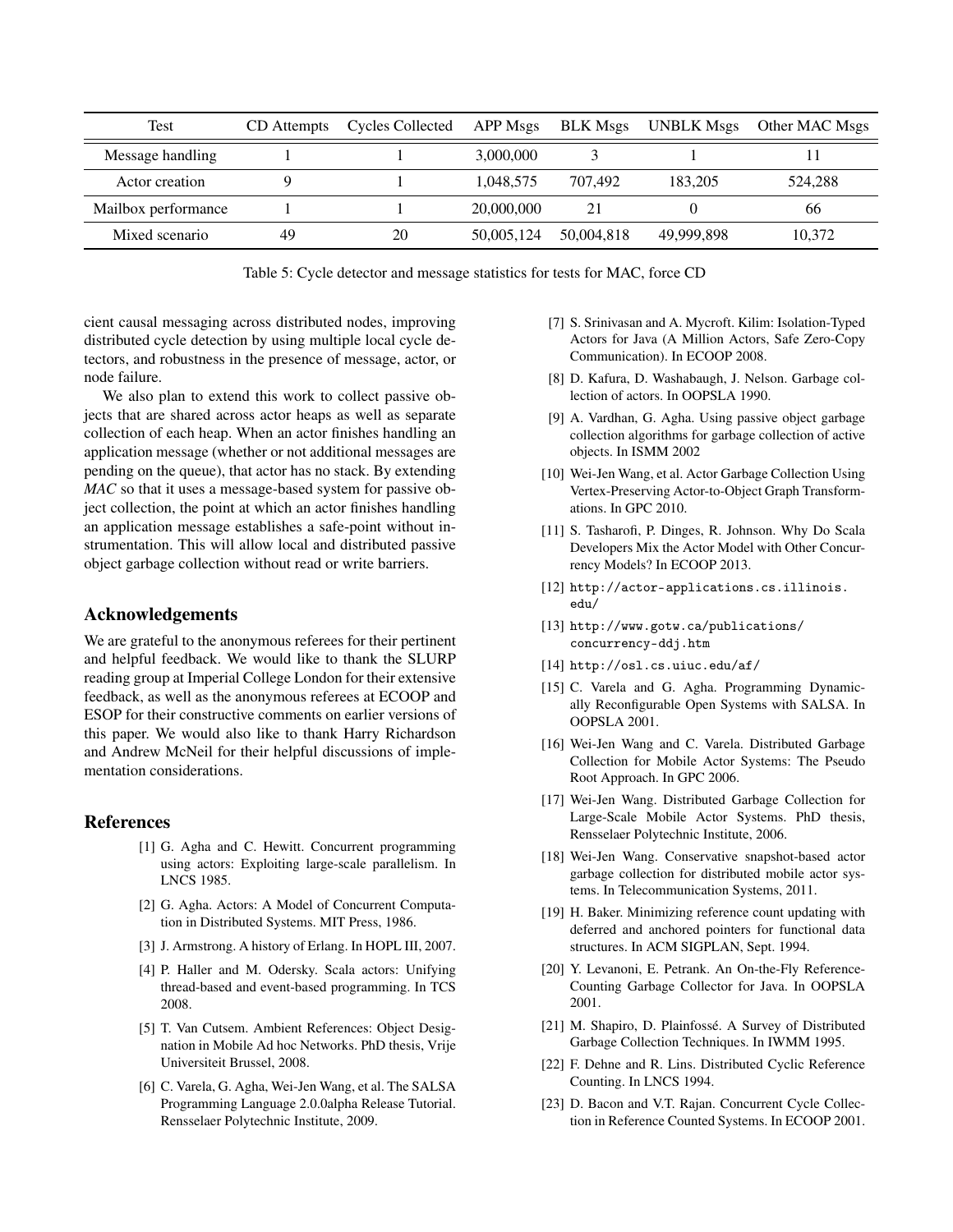- [24] L. Moreau and J. Duprat. A Construction of Distributed Reference Counting. In Acta Informatica 2001.
- [25] L. Moreau, P. Dickman, and R. Jones. Birrell's Distributed Reference Listing Revisited. In TOPLAS 2005.
- [26] R. Jones and R. Lins. Cyclic Weighted Reference Counting Without Delay. In PARLE 1993.
- [27] R. Lins. Lazy Cyclic Reference Counting. In JUCS 2003.
- [28] A. Formiga and R. Lins. A New Architecture for Concurrent Lazy Cyclic Reference Counting on Multi-Processor Systems. In JUCS 2007.
- [29] http://libcppa.blogspot.co.uk/search/ label/benchmark
- [30] https://github.com/Neverlord/ cppa-benchmarks

#### A. Lemmas

Lemma 1. *A well-formed configuration progresses to a well-formed configuration.*

• 
$$
cfg_0 \rightarrow cfg' \Rightarrow WF(cfg')
$$

•  $WF(cfg) \wedge cfg \rightarrow cfg' \Rightarrow WF(cfg')$ 

*Proof.* By case analysis on the rewrite steps that can be applied to a configuration. Applying any step results in another well-formed configuration.  $\Box$ 

Lemma 2. *A message in a queue implies the message was posted.*

$$
Q_H^t(\iota) = q.msg.q' \Rightarrow \exists t' \leq t. Post_H^{t'}(\iota, msg)
$$

*Proof.* By induction on  $t$ . The last step either appended  $msg$ to the queue, establishing the property, or *msq* was already present in the queue, in which case we apply the inductive hypothesis.  $\Box$ 

Lemma 3. *Consuming a message implies the message was posted.*

 $Consum e_H^t(\iota, msg) \Rightarrow \exists t' < t.Post_H^{t'}(\iota, msg)$ 

*Proof.* Consuming a message at time t requires that  $Q_H^t(\iota) =$  $msg.q$ , and thus by lemma 2,  $\exists t' \leq t. Post_H^{t'}(t, msg)$ .  $\Box$ 

Lemma 4. *Messages are consumed in FIFO order.*  $Post^t_H(\iota, msg) \wedge Post^{t+k}_H(\iota, msg') \wedge$  $Consum e^{t'}_{H}(\iota, msg') \Rightarrow$ 

 $\exists t^{\prime\prime}.t < t^{\prime\prime} < t^{\prime}.Consum e^{t^{\prime\prime}}_{H}(\iota, msg)$ 

*Proof.* By induction on t. Given that msg was posted before  $msg'$ , and, using lemma 3,  $msg'$  was consumed after  $msq'$  was posted, we begin with the configuration at time t, when  $msg$  was posted. The last step consumed  $msg'$ . The previous step either consumed msg or msg was not on the queue. If msg was not on the queue, we apply the inductive hypothesis.  $\Box$  Lemma 5. *Actors that are blocked and have not posted unblock have not changed their view of their topology.*

$$
Topo_H^t(\iota) \downarrow_3 \wedge \forall t' \geq t. \neg Post_H^{t'}(\kappa, UNB(\iota)) \Rightarrow
$$

$$
Topo_H^t(\iota) = Topo_H^{t'}(\iota)
$$

*Proof.* By case analysis. We begin with a blocked actor at time  $t$ . No step can be made in which  $UNB$  is sent, and the actor's view of its topology does not change in any step in which *UNB* is not sent.  $\Box$ 

Lemma 6. *Actors that have posted block and have not posted unblock have not changed their view of their topology.*

$$
Post_H^t(\kappa, BL\bar{K}(\iota, \rho, \xi)) \wedge \forall t' \geq t. \neg Post_H^{t'}(\kappa, UNB(\iota)) \Rightarrow \forall t''.t \leq t'' \leq t'.Topo_H^t(\iota) = Topo_H^{t''}(\iota)
$$

*Proof.* By case analysis. Given lemma 5, only one step (unblocked actors with empty queues) sets an actor's blocked state to true, and that step sends BLK.  $\Box$ 

Lemma 7. Actors in PT have blocked and have not un*blocked.*  $\epsilon$  p  $\pi t$ 

$$
\iota \in PT_H^t \Rightarrow
$$
  
\n
$$
\exists t' \le t. Consum e_{H}^{t'}(\kappa, BLK(\iota, \rho, \xi)) \wedge
$$
  
\n
$$
\forall t'' \cdot t' \le t'' \le t. \neg Consum e_{H}^{t''}(\kappa, UNB(\iota)) \wedge
$$
  
\n
$$
PT_H^{t'}(\iota) = (\rho, \xi)
$$

*Proof.* By induction on t. The last step could have consumed BLK for the actor, establishing the property. It could not have consumed UNB, since that would remove the actor from  $PT$ . Any other step leaves  $PT$  unchanged, and we apply the inductive hypothesis.  $\Box$ 

Lemma 8. *Actors that are sent* CNF *must be members of a perceived cycle that has just been detected and vice versa.*  $Post_H^t(\iota, CNF(\tau)) \Leftrightarrow \iota \in PC_H^t(\tau) \wedge NewPC_H^t(\tau)$ 

*Proof.* By case analysis. Only one step sends CNF, and that step detects a new perceived cycle and sends CNF only to the members of that cycle.  $\Box$ 

Lemma 9. *Actors that send* ACK *must have consumed* CNF *and vice versa.*

 $Post^t_H(\kappa, ACK(\iota, \tau)) \Leftrightarrow \text{Cosume}^t_H(\iota, CNF(\tau))$ 

*Proof.* By case analysis. Only one step posts  $ACK$ , and that step consumes CNF for the same token.  $\Box$ 

**Lemma 10.** *Confirming actors consumed CNF earlier.*  
\n
$$
Consume_H^t(\kappa, ACK(\iota, \tau)) \Rightarrow
$$
  
\n $\exists t' \leq t.аsume_H^t(\iota, CNF(\tau))$ 

*Proof.* If  $Consum_{H}^{t}(\kappa, ACK(\iota, \tau))$  then by lemma 3  $\exists t'.Post_H^{t'}(\kappa, ACK(\iota, \tau)),$  and thus by lemma 9  $\exists t'' \leq t.\overline{Consum}e_H^{t''}(t,\overline{CNF}(\tau)).$  $\Box$ 

Lemma 11. *The CD consumed* ACK *for every confirmed actor in a PC.* 

 $PC_H^t(\tau)(\iota) \Rightarrow \exists t' \leq t. Consum e_H^{t'}(\kappa, ACK(\iota, \tau))$